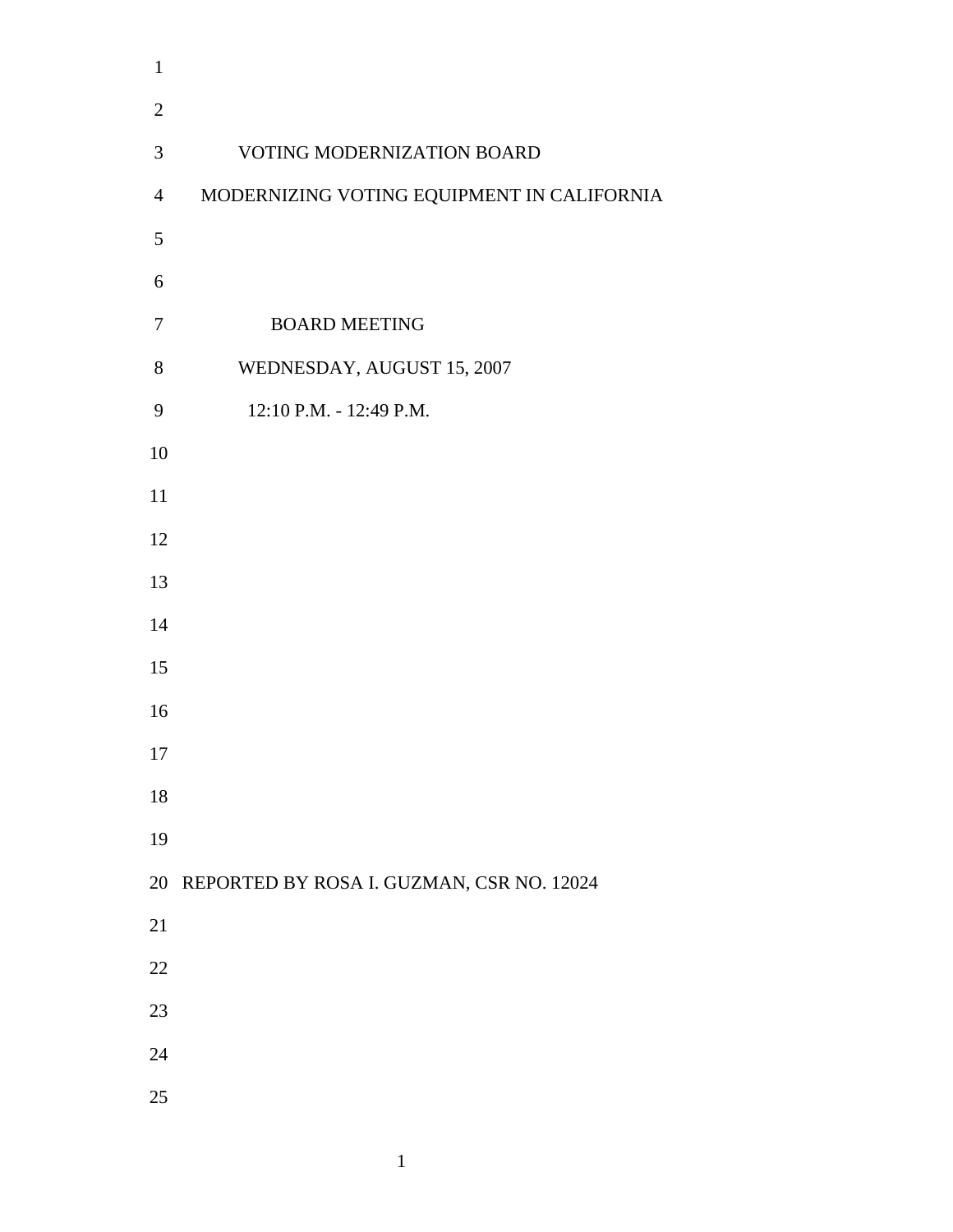- 1 VOTING MODERNIZATION BOARD, BOARD MEETING,
- 2 TAKEN ON BEHALF OF THE SECRETARY OF STATE'S
- 3 OFFICE IN THE BOARDROOM AT 354 SOUTH SPRING
- 4 STREET, LOS ANGELES, CALIFORNIA 90013,
- 5 COMMENCING AT 12:10 P.M. AND ENDING AT
- 6 12:49 P.M, ON WEDNESDAY, AUGUST 15, 2007,
- 7 BEFORE ROSA I. GUZMAN, CSR NO. 12024.
- 8 \* \* \*
- 9 BOARD MEMBERS PRESENT
- 10 JOHN A. PEREZ, CHAIR
- 11 STEPHEN KAUFMAN, VICE CHAIR
- 12 MICHAEL BUSTAMANTE
- 13
- 14 ALSO PRESENT:
- 15 JANA M. LEAN
- 16 RYAN MACIAS
- 17 KATHERINE MONTGOMERY
- 18 BILL O'NEILL
- 19 SUSAN GERMAN
- 20 MICHAEL KANOTZ (Appearing Telephonically)

- 22
- 23
- 24
- 
- 25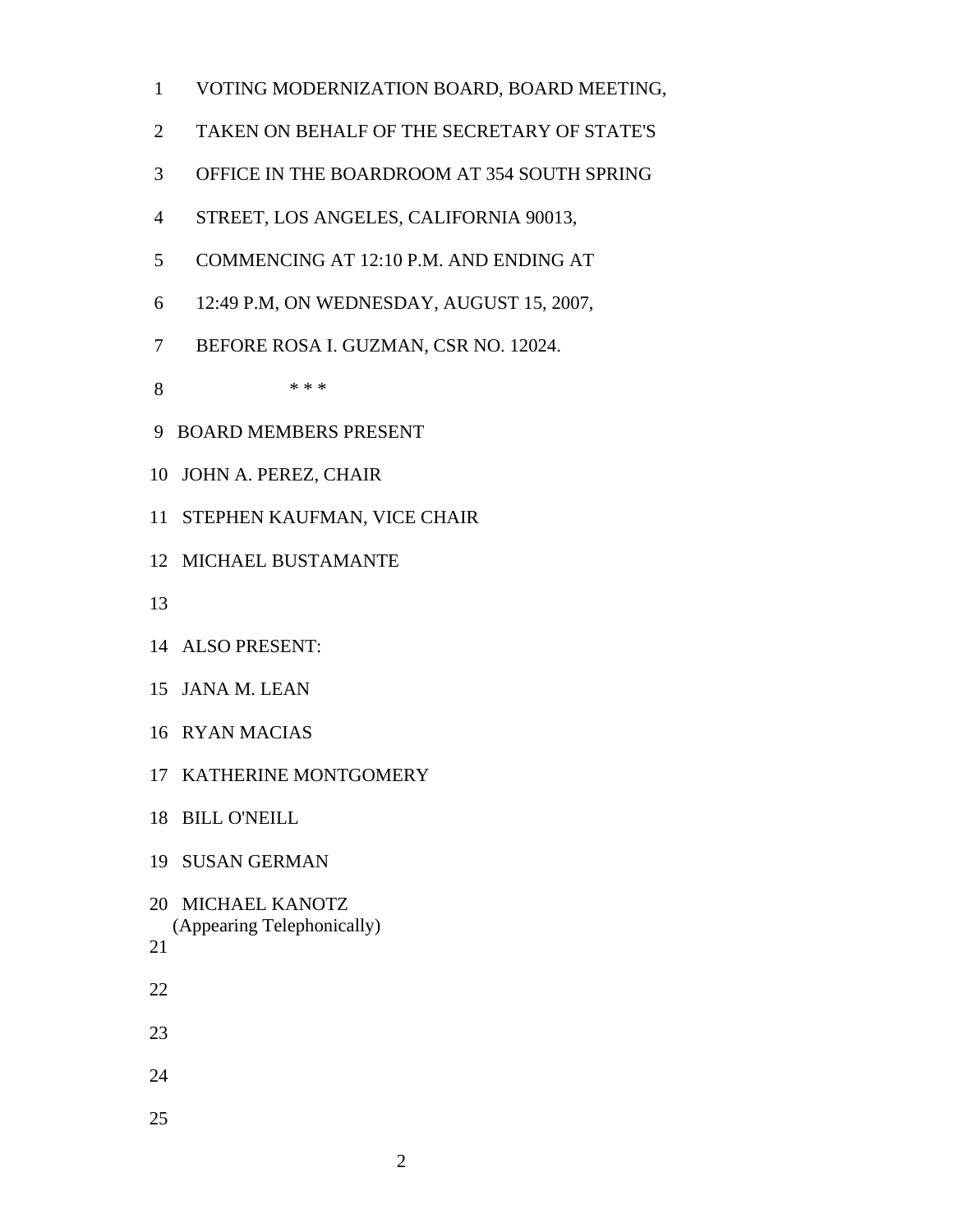| $\mathbf{1}$   | INDEX                                               |                |
|----------------|-----------------------------------------------------|----------------|
| $\overline{2}$ | <b>PAGE</b>                                         |                |
|                | 3 I. CALL TO ORDER                                  | $\overline{4}$ |
|                | 4 II. ROLL CALL AND DECLARATION OF QUORUM           | 4              |
|                | 5 III. PUBLIC COMMENT                               | $\overline{4}$ |
|                | 6 IV. ADOPTION OF MAY 16, 2007, ACTIONS &           |                |
| $\tau$         | <b>MEETING MINUTES</b>                              | 4              |
|                | 8 V. PROJECT DOCUMENTATION PLAN REVIEW AND          |                |
| 9              | FUNDING AWARD APPROVAL: RECEIVE STAFF               |                |
| 10             | REPORT FOR APPROVAL OF FUNDING AWARDS               | 4              |
|                | 11 (A) NEVADA COUNTY                                | 5              |
|                | 12 VI. VOTING MODERNIZATION BOARD STAFFING: RECEIVE |                |
| 13             | STAFF REPORT ON THE FOLLOWING ISSUE:                | 28             |
|                | 14 (A) APPOINTMENT OF NEW EXECUTIVE OFFICER         | 28             |
|                | 15 VII. ADJOURNMENT                                 | 30             |
| 16             |                                                     |                |
| 17             |                                                     |                |
| 18             |                                                     |                |
| 19             |                                                     |                |
| 20             |                                                     |                |
| 21             |                                                     |                |
| 22             |                                                     |                |
| 23             |                                                     |                |
| 24             |                                                     |                |
| 25             |                                                     |                |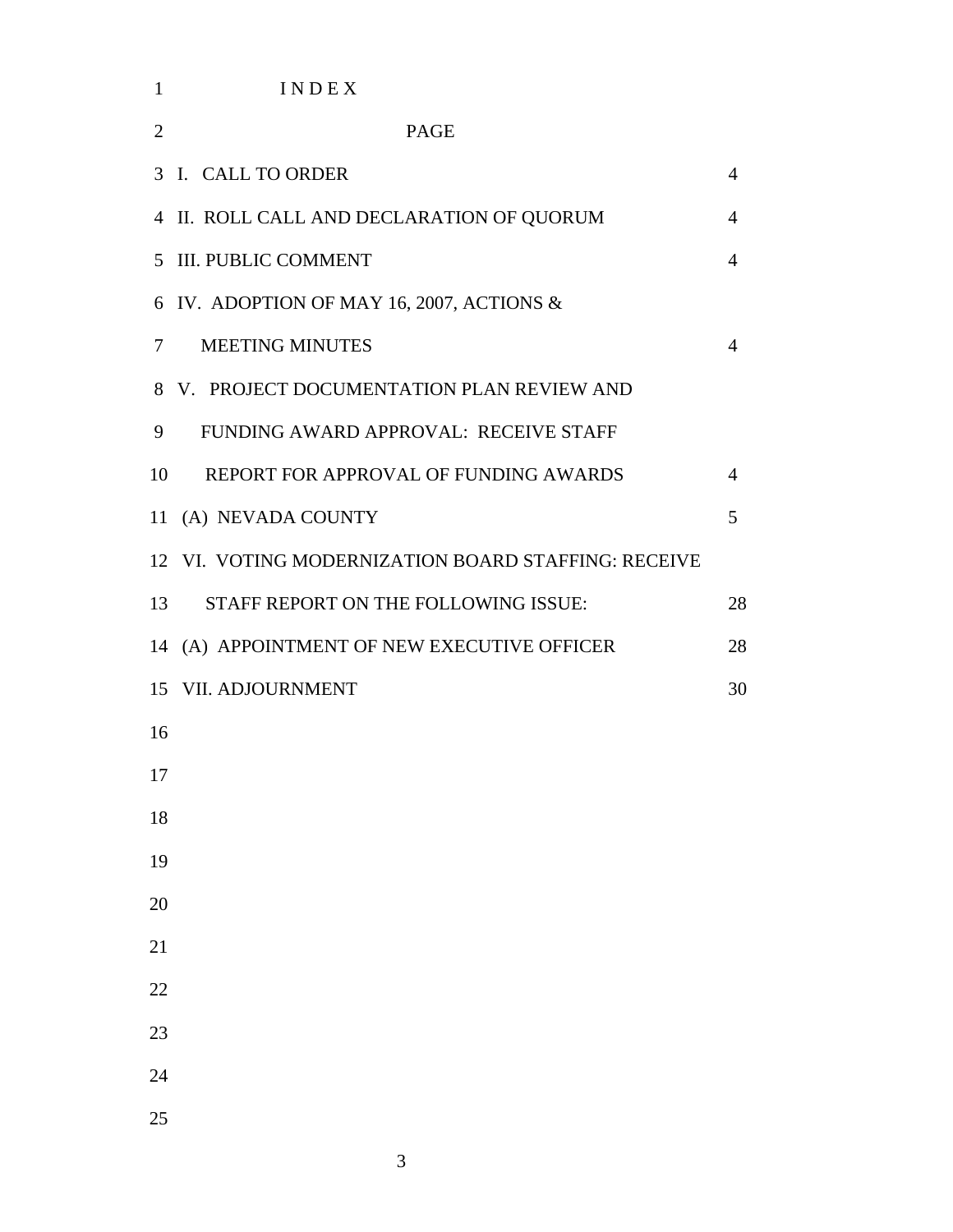| $\mathbf{1}$   | LOS ANGELES, CALIFORNIA; WEDNESDAY, AUGUST 15, 2007  |
|----------------|------------------------------------------------------|
| $\overline{2}$ | 12:10 P.M.                                           |
| 3              |                                                      |
| $\overline{4}$ | MR. PEREZ: I'd like to call to order the             |
| 5              | August 15, 2007, Voting Modernization Board.         |
| 6              | MR. KAUFMAN: Stephen Kaufman, Vice Chair.            |
| 7              | MR. BUSTAMANTE: Michael Bustamante.                  |
| 8              | MS. MONTGOMERY: Tal Finney and Carl Guardino         |
| 9              | are not here.                                        |
| 10             | MR. PEREZ: Very good. We have a quorum.              |
| 11             | The next item before us is "Public"                  |
|                | 12 Comments."                                        |
| 13             | I don't see any for public comment. So               |
| 14             | we'll move adoption of the May 16, 2007, actions and |
| 15             | meeting minutes.                                     |
| 16             | MR. KAUFMAN: I will move adoption of the action      |
|                | 17 items and minute meetings.                        |
| 18             | MR. BUSTAMANTE: I'll second.                         |
| 19             | MR. PEREZ: Mr. Kaufman moves. Mr. Bustamante         |
| 20             | seconds. Everyone in favor ayes?                     |
| 21             | MR. KAUFMAN: Aye.                                    |
| 22             | MR. BUSTAMANTE: Aye.                                 |
| 23             | MR. PEREZ: Project Documentation Plan Review         |
| 24             | and Funding Reward Approval.                         |
| 25             | And Jana, if you would talk to us about              |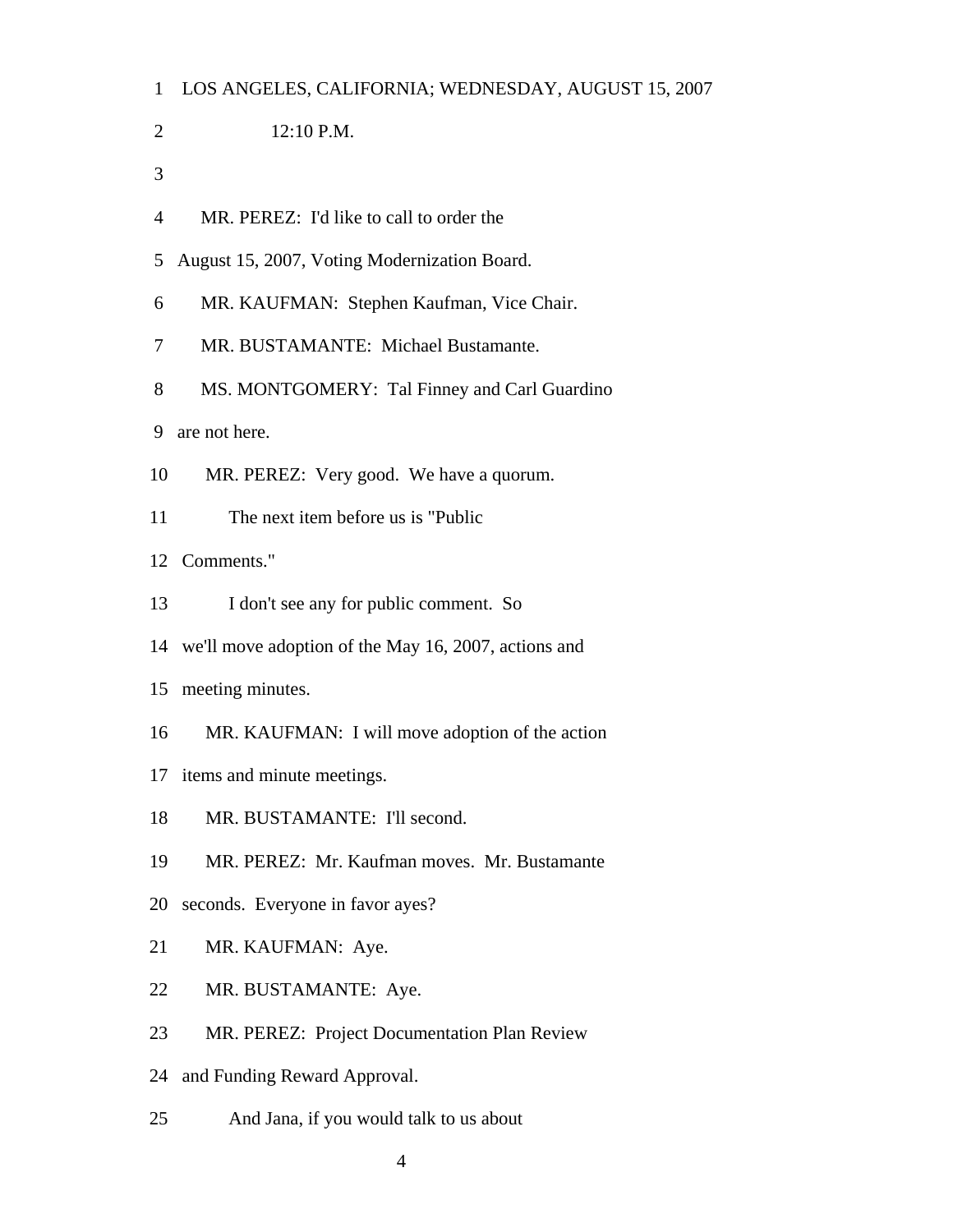1 that.

| $\overline{2}$ | MS. LEAN: Okay. So Nevada County is here today        |
|----------------|-------------------------------------------------------|
| 3              | to submit a Project Documentation Plan. They          |
| 4              | submitted a plan to use their entire Modernization    |
| 5              | Board allocation of \$866,431.28. They are purchasing |
| 6              | the Hart InterCivic System. They are purchasing 72    |
| 7              | of the eScan Optical Scan units and 74 of the eSlate  |
|                | 8 Electric Voting Appliances. The Nevada County       |
| 9              | anticipates receiving its new voting equipment        |
| 10             | between late August of this year and mid-September of |
| 11             | this year.                                            |
| 12             | The County plans to begin using this                  |
| 13             | equipment at the February 5th, 2008, Presidential     |
| 14             | Primary Election, and they expect their completion    |
| 15             | date of this project to be upon certification of the  |
| 16             | February 5th, 2008, Presidential Primary Election.    |
| 17             | The eSlate units purchased by Nevada County           |
| 18             | include a Voter Verifiable Paper Audit Trail          |
| 19             | component. Nevada County's Project Documentation      |
| 20             | Plan meets requirements for completeness, and eScans  |
| 21             | and eSlates with the corresponding components were    |
| 22             | certified for use in California.                      |
| 23             | Nevada County began comprehensively                   |
| 24             | researching the replacement of their voting system in |
| 25             | June of 2004. Nevada County made several attempts to  |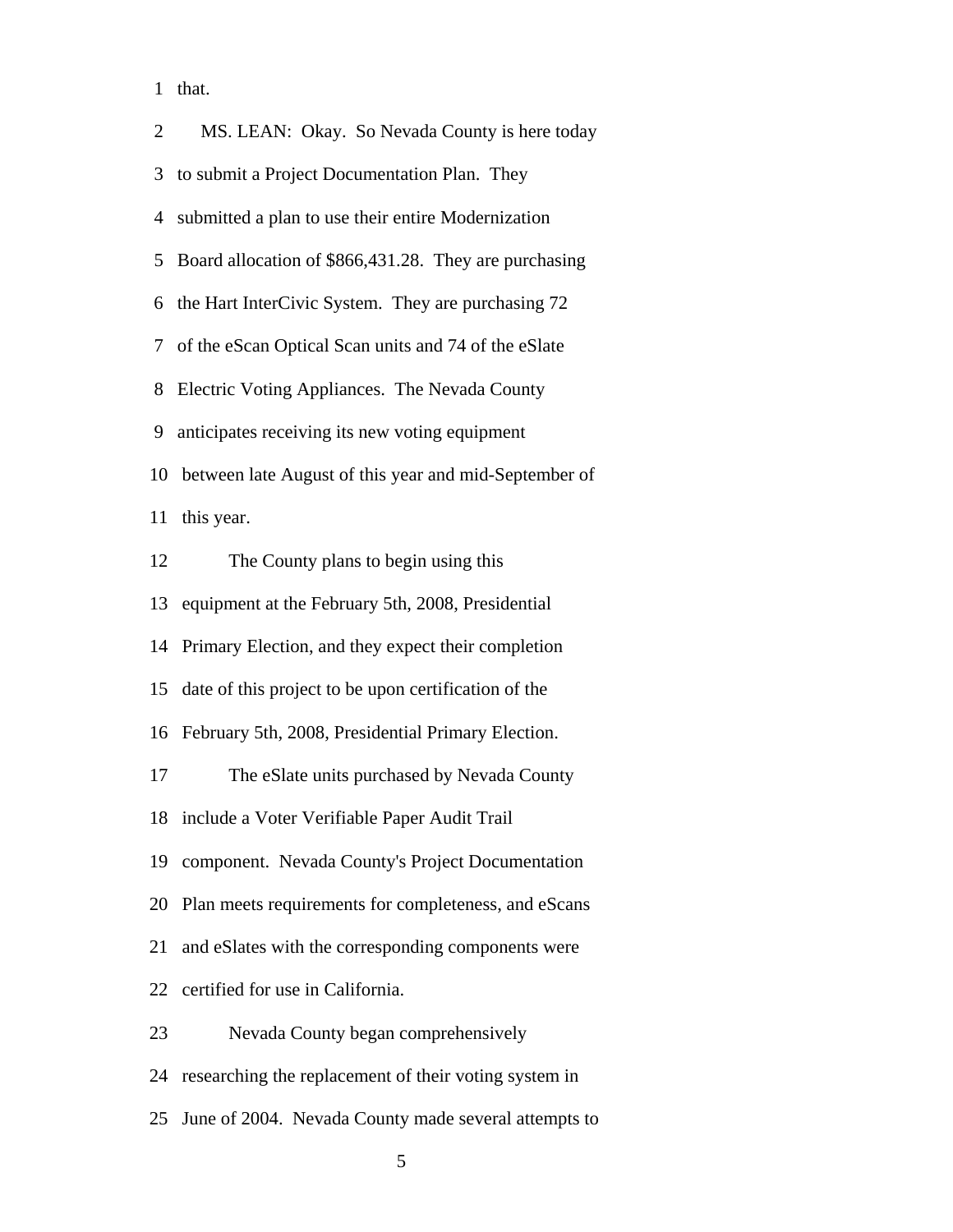1 upgrade their voting system to become HAVA compliant 2 through the Request for Proposal, RFP, Process. The 3 County issued RFP's in October of 2004, October of 4 2005, and October of 2006. 5 They finally entered into agreement on 6 June 12, 2007, with Hart InterCivic for their new 7 voting system. Nevada County will be implementing a 8 blended optical scan and touchscreen voting system. 9 The County believes that the deployment of one eScan 10 Optical Scan unit and one eSlate touchscreen unit in 11 all the voting places will bring the County into full 12 compliance with the Help America Vote Act. The 13 eSlate units will provide access to those voters with 14 disabilities and will also satisfy the second-chance 15 voting requirements by not allowing over-votes and 16 identifying under-votes to each voter. 17 Nevada County plans to use the paper-based 18 optical scan unit as its primary voting system, thus 19 allowing the majority of their voters to vote on a 20 paper ballot. The County believes that this approach 21 will assist in avoiding some of the controversy 22 surrounding the current touchscreech technology while 23 still adhering to state and federal accessibility 24 requirements.

25 Nevada County is currently developing an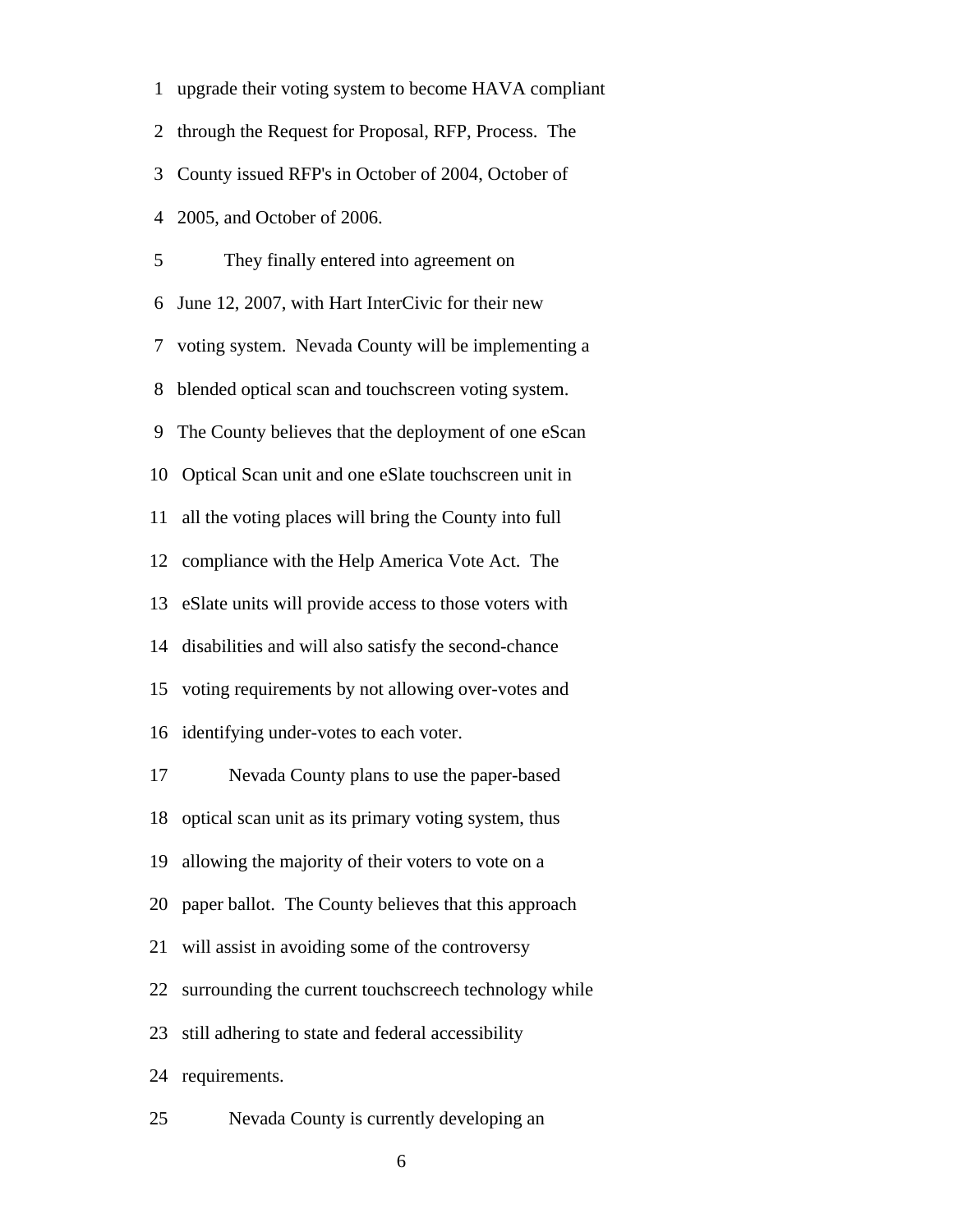1 extensive voter outreach program to introduce the new

2 voting system to its voters.

| 3  | I wanted to bring to your attention that              |
|----|-------------------------------------------------------|
| 4  | the InFusion and Fusion voting software listed in     |
| 5  | Nevada County's contract with Hart InterCivic has not |
| 6  | gained certification in California and is, therefore, |
| 7  | not eligible for reimbursement under Proposition 41.  |
| 8  | Furthermore, at this time the Secretary of State's    |
| 9  | Office has not received any technical specifications  |
| 10 | nor other relevant information on the TAG and SCORE   |
| 11 | software components listed in Nevada County's         |
| 12 | contract with Hart. This software has not been        |
| 13 | provided to the Secretary of State's Office to gain   |
| 14 | certification to be used with this voting system, and |
| 15 | therefore, it's also not eligible for reimbursement   |
| 16 | under Prop 41.                                        |
| 17 | Nevada County will only receive VMB                   |
| 18 | payments once it has submitted detailed invoices for  |
| 19 | its certified voting equipment. Please note that the  |
| 20 | staff-proposed funding award is based upon allowable  |
| 21 | reimbursement under Proposition 41 only for voting    |
| 22 | equipment hardware and software. The professional     |
| 23 | services, optional extended warranty line items, and  |
|    |                                                       |

24 the identified non-certified software listed in the

25 Nevada County contract with Hart InterCivic would not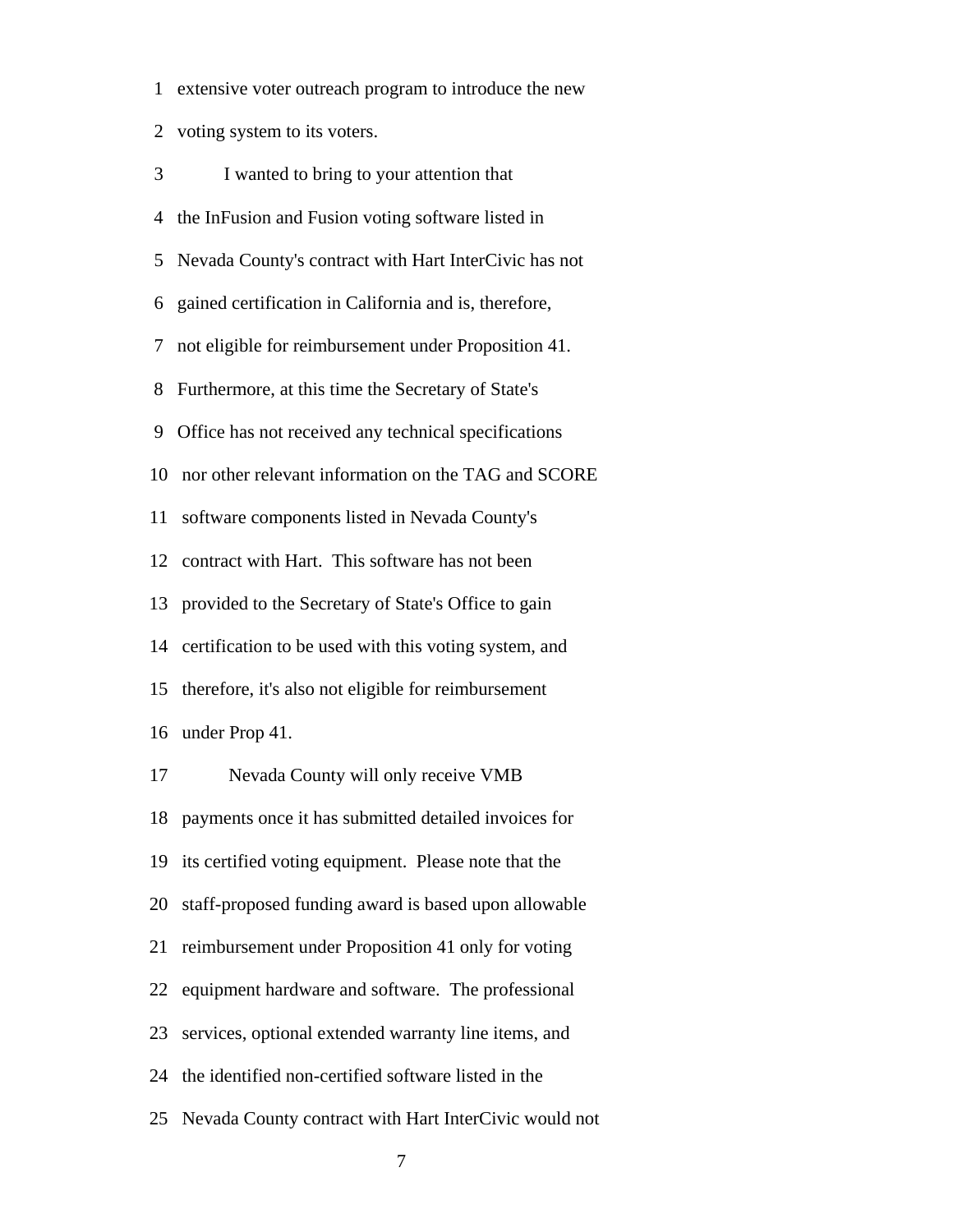1 be covered as reimbursable claims under

2 Proposition 41.

 3 It is our recommendation that the Nevada 4 County's Project Documentation Plan be approved and 5 that a funding award letter be issued in the amount 6 of \$866,431.28. 7 We do have representatives here from Nevada 8 County, if you have any questions of them, and we

9 also have Ryan Macias from the Office of Voting Systems

10 Technologies to explain the actions that were taken

11 on August 3rd by Secretary of State Bowen and related

12 to this voting system decertification and withdrawal

13 approval and recertification.

14 MR. PEREZ: Why don't we do this if it meets

15 with everyone's approval. Ryan, if you would, walk

16 us through that first so we all have consistent

17 understanding of where we stand with respect to the

18 Secretary of State's actions and specifically as they

19 relate to the Hart InterCivic products that we are

20 talking about today.

21 And then if we could have the

22 representatives of that County come up, make any

23 statements they want. I have a couple of questions

24 for them. I'm sure my colleagues do as well.

25 MR. MACIAS: All right. The Secretary on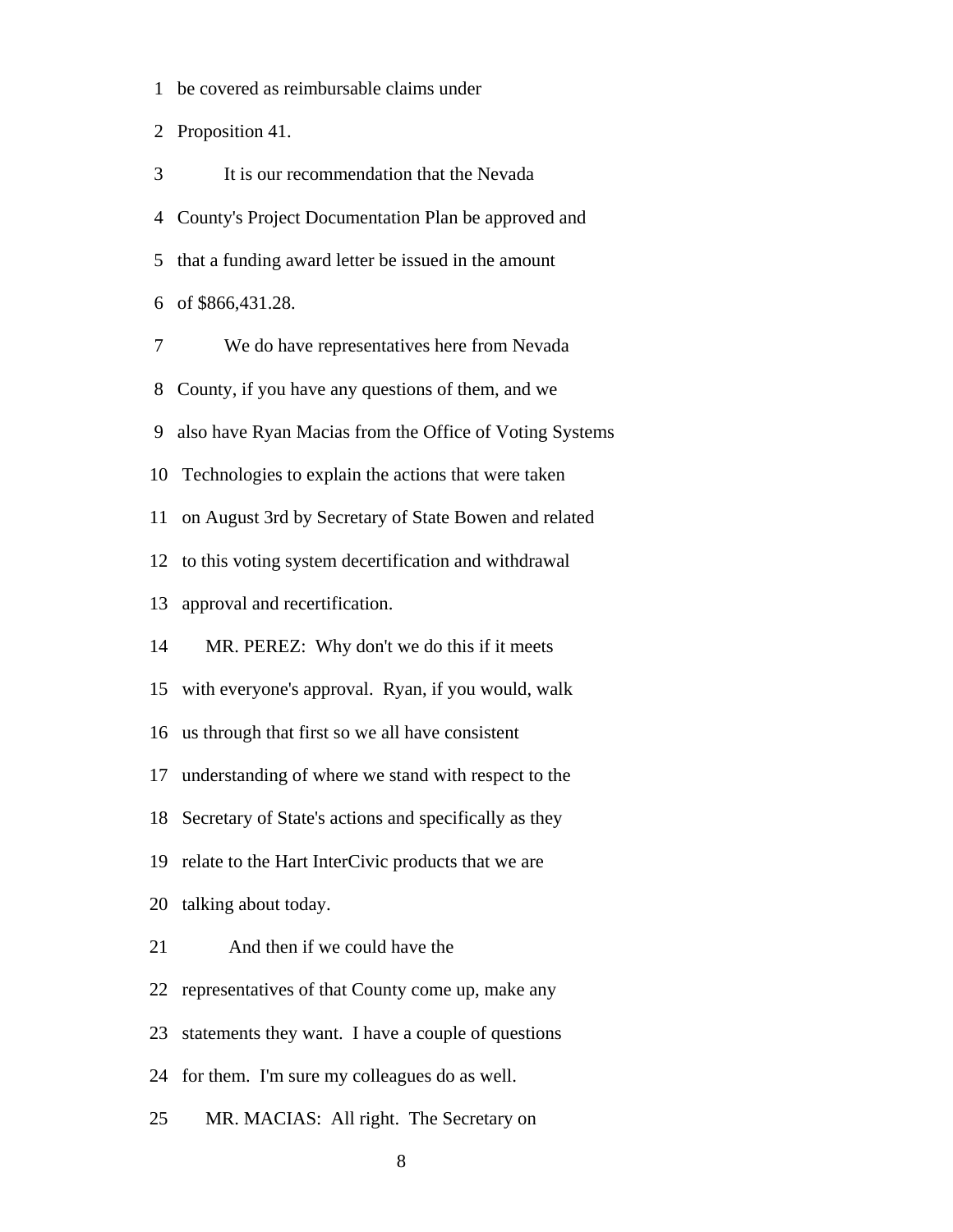1 August 3rd decertified and recertified Hart

 2 InterCivic's System 6.2.1. The eScan, the only 3 changes to that are the auditing conditions and the 4 new security procedures that have been implemented 5 prior to use on February 5th, 2008. 6 The eSlate DRE System was also decertified 7 and recertified for use. It can be used full-fledged 8 as well as before. It also has new security and 9 auditing conditions added to it, as the eScan has, to 10 be implemented prior to the February 5th, 2008, 11 election. 12 At this time other than those auditing and 13 security procedures that have to be implemented, 14 there has been no other changes to Hart InterCivic 15 System 6.2.1. Now, the system 6.1 was decertified 16 completely.

17 MR. BUSTAMANTE: Which system is this?

18 MR. MACIAS: This one. The way the contract is

19 written, it's only going to be used with the

20 certified system.

21 MR. BUSTAMANTE: So the hardware is the

22 certified system and the software decertified; is

23 that right?

24 MR. MACIAS: No. There are two different

25 systems. There was 6.1 that was only being used by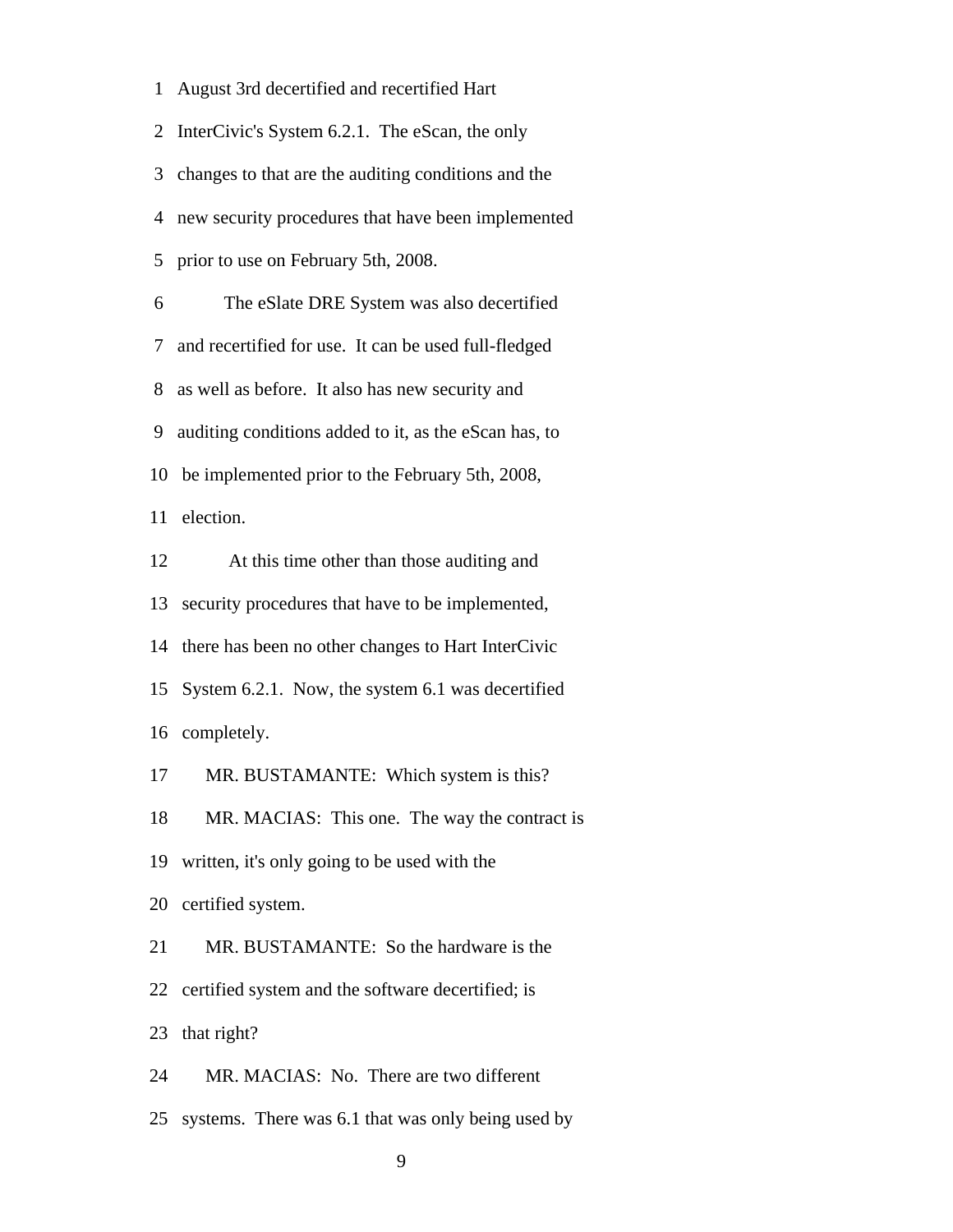1 (inaudible) County at the time, and that was

2 decertified completely. Hart did not bring further

3 the review, and they removed certification

4 themselves.

5 MR. PEREZ: Let me ask you this because I've got

6 a similar concern to Mr. Bustamante.

7 So both the eSlate and the eScan were

8 decertified and recertified, the ones that we are

9 talking about today, with respect to that accounting?

10 MR. MACIAS: Right.

11 MR. PEREZ: But the recertification was

12 conditional on a change in auditing and security? Or

13 did that auditing and security requirement -- was it

14 met immediately on the date of decertification and

15 recertification?

16 MR. MACIAS: It is -- it will --

17 MR. PEREZ: While you are looking for that, let

18 me ask you another question. This is why it's better

19 for Ryan to go first.

20 MS. LEAN: I can answer one question.

21 MR. BUSTAMANTE: I just have one, out of

22 curiosity. Were you involved in any of this stuff,

23 or are you just here to read from this text?

24 MR. MACIAS: No, I was involved in reviewing the

25 Secretary's decision before it went out.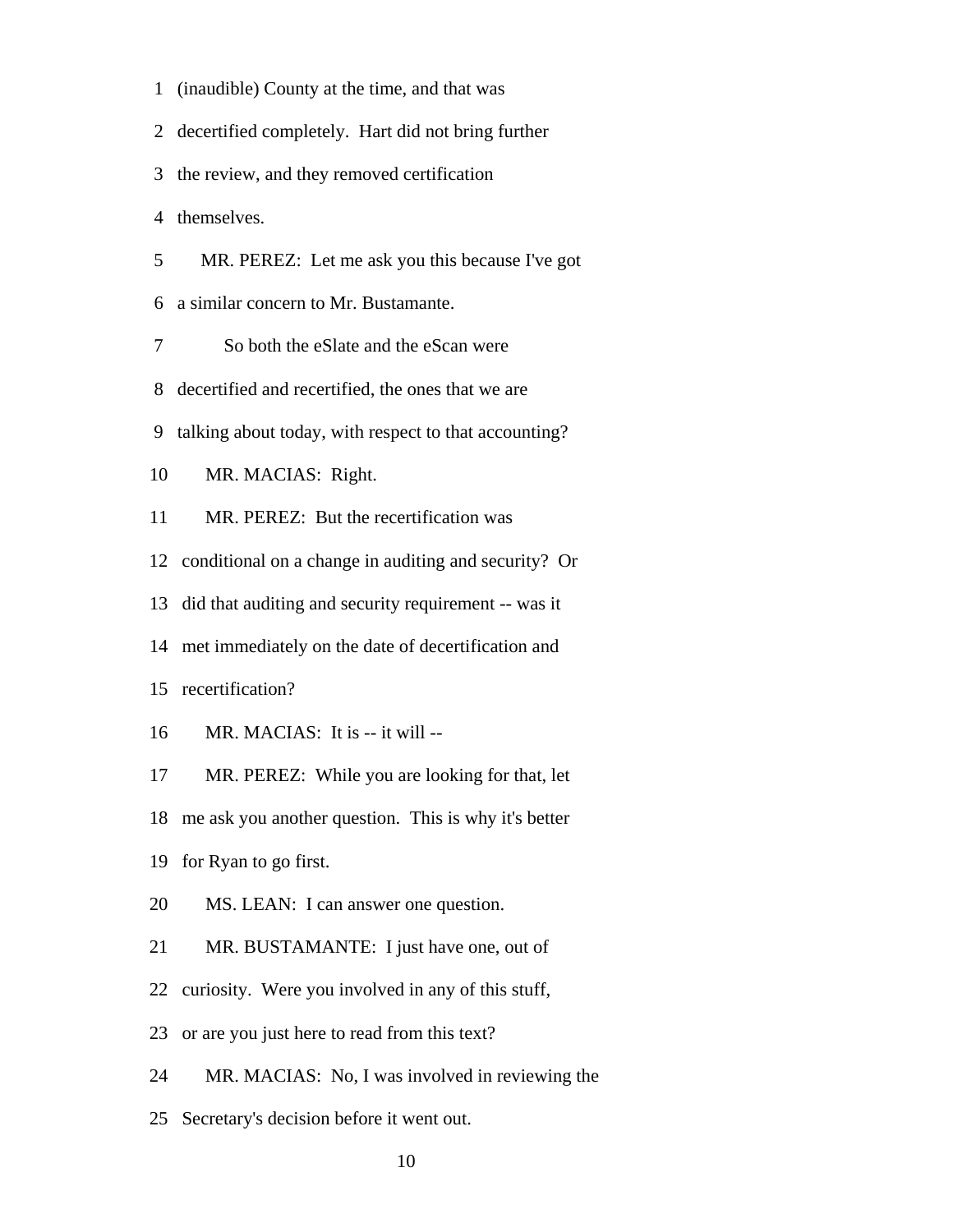|  | MR. BUSTAMANTE: What do you for the Secretary? |
|--|------------------------------------------------|
|--|------------------------------------------------|

- 2 MR. MACIAS: I work for the Office of Voting
- 3 Technologies Assessment, which pretty much we do all
- 4 the certification for the State of California. And
- 5 yeah, that's our main --
- 6 MR. BUSTAMANTE: I didn't have that.
- 7 MR. PEREZ: Let me tag on one other question.
- 8 Go ahead. Ask the question.
- 9 MR. KAUFMAN: Actually, let me tag on a
- 10 question. Maybe what we are getting to is why was it
- 11 necessary to decertify the system before recertifying
- 12 it again on the same day, and was there anything that
- 13 happened in the interim that led to the
- 14 recertification?
- 15 Isn't that basically the heart of what we

16 are getting at?

- 17 MR. PEREZ: But much too simply put.
- 18 MR. KAUFMAN: Whoever can answer that question.
- 19 MS. LEAN: I think a certification itself is
- 20 certification. You can't add conditions to it. The
- 21 only way you can add conditions is to withdraw that
- 22 certification, recertify it with conditions. So they
- 23 would have to withdraw the certification in order to
- 24 add new security conditions to it.
- 25 MR. PEREZ: So then that gets me to my question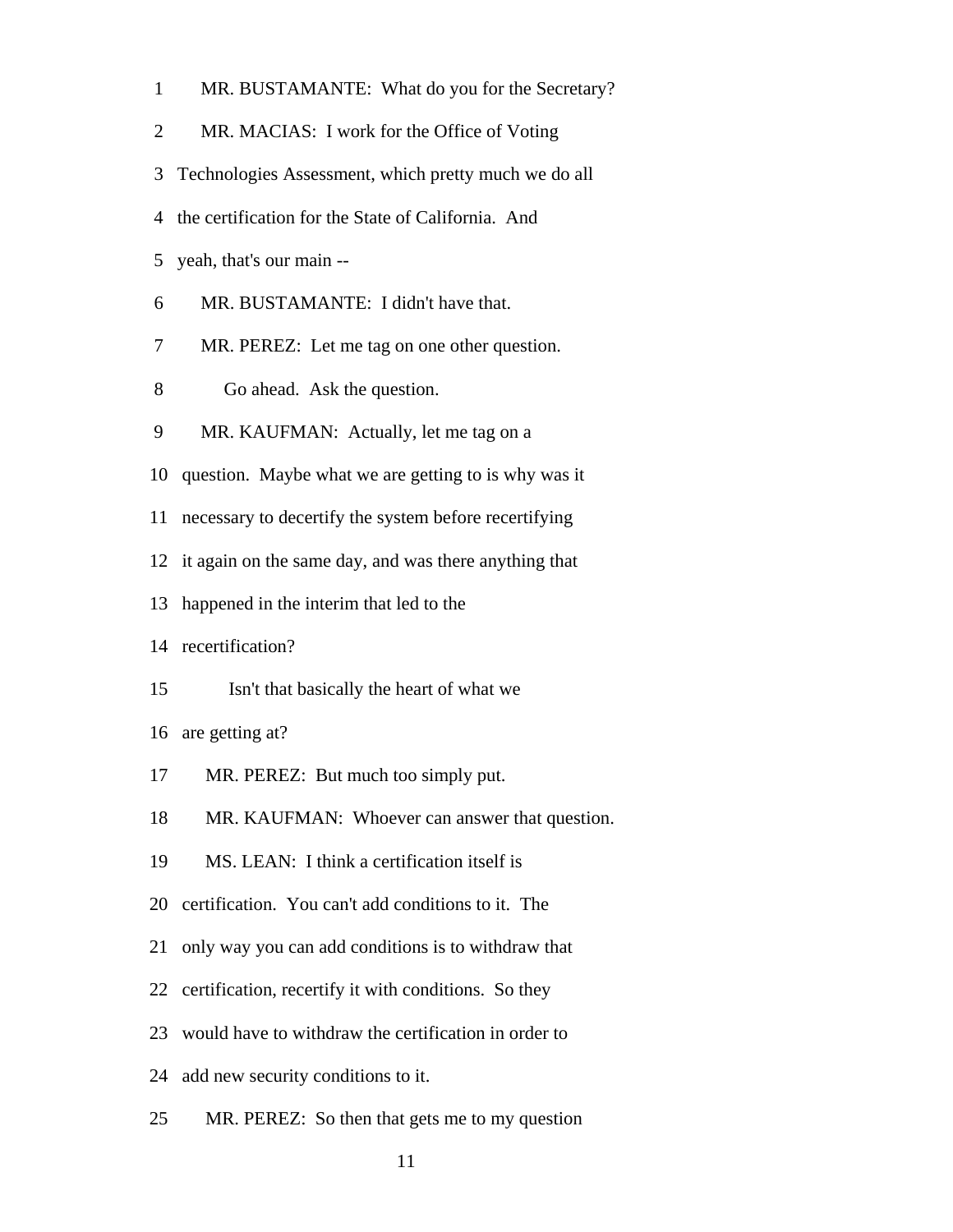|  |  | 1 which is, so is it certified, or is it conditionally |
|--|--|--------------------------------------------------------|

2 certified?

| 3  | MS. LEAN: That's the question we asked the               |
|----|----------------------------------------------------------|
| 4  | attorneys, and according to Michael Kanotz and           |
| 5  | Pam Giarrizzo, who is our chief counsel, it is currently |
| 6  | certified. It's a currently certified system, and        |
| 7  | these conditions have to be met, these certifications    |
| 8  | have to be met, before the February 5th, 2008,           |
|    | 9 Election. But it's not decertified.                    |
| 10 | MR. PEREZ: Right. But here's my problem. And             |
| 11 | maybe you can try our cell phone to get ahold of         |
| 12 | Mr. Kanotz so we can get him on the phone because,       |
| 13 | really, for my own sense of comfort, before I vote on    |
| 14 | this, I want to be clear on the distinction between      |
| 15 | certification that exists on these systems today and     |
| 16 | conditional certification.                               |
| 17 | The problem I have is when we looked at --               |
| 18 | I think it was the Diebold TSx.                          |
| 19 | MS. LEAN: It hadn't been certified to be used            |
| 20 | in the primary software.                                 |
| 21 | MR. PEREZ: There was a system -- I thought it            |
| 22 | was Diebold TSx -- that was conditionally certified      |
| 23 | in San Diego, and then it was decertified. So it had     |
| 24 | a conditional certification, and then it was             |
| 25 | decertified right before a major municipal election.     |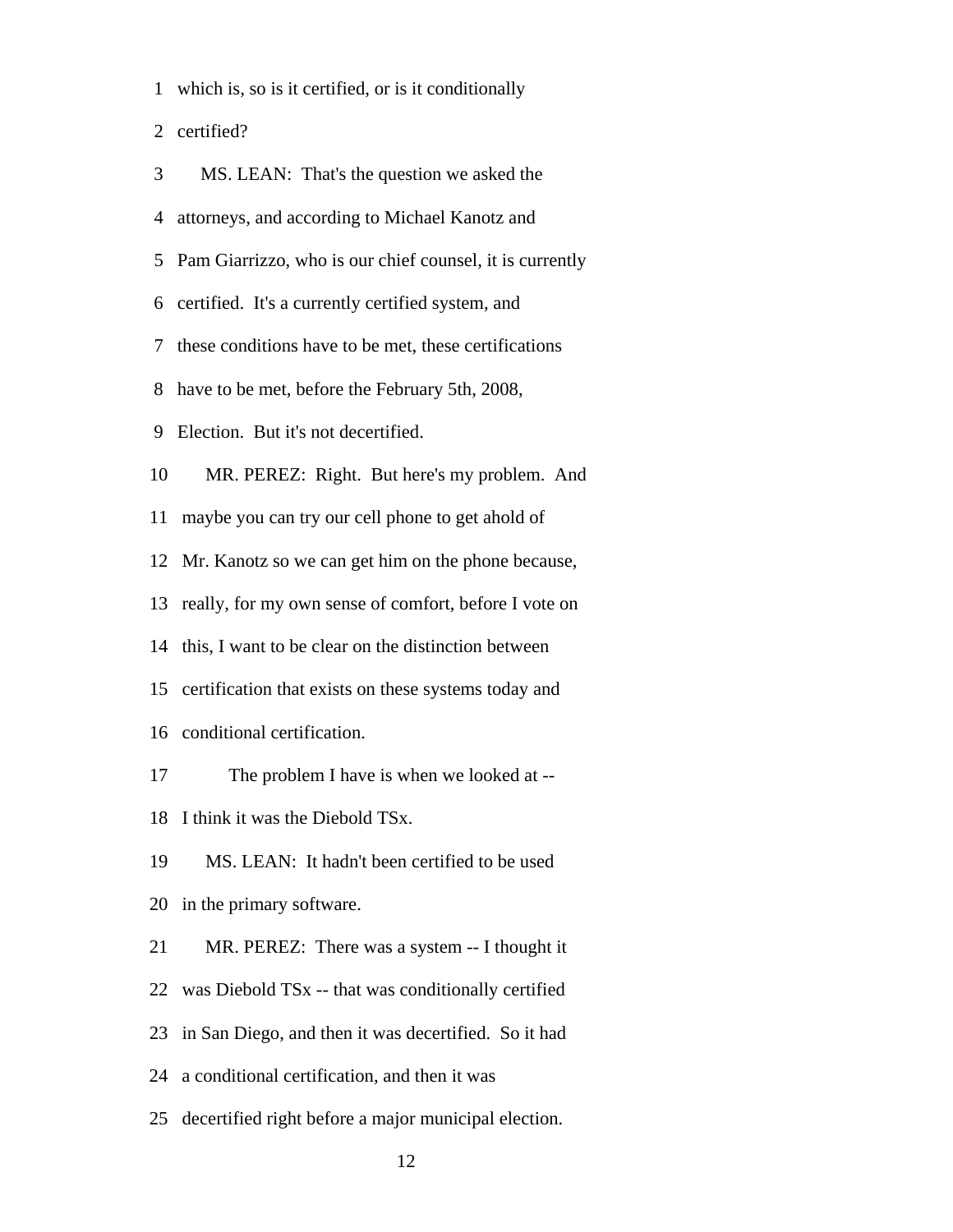1 And quite frankly, the inability to use the DRE, in 2 my opinion, was determinative of the outcome of the 3 election because the whole question in that election 4 became a question of voter intent and how it was 5 recorded based on the voting system that was used 6 versus the DRE that previously had conditionally been 7 certified.

 8 So there are serious implications with 9 these switches, and I just want to be sure that we're 10 not voting to fund a program, spend out 100 percent 11 of the money that has been reserved for Nevada 12 County, have something fall short in terms of the 13 condition, have Nevada County out all of their 14 Prop 41 money and left holding the bag to find a 15 system that works for voters and comply as with both 16 state and federal law. 17 MS. LEAN: Michael can address that because that 18 was a question that was addressed before this meeting

19 happening. Once these decertification and

20 recertification orders came out -- and this was on

- 21 the agenda -- he was asked to review the
- 22 certification orders and determine whether or not we
- 23 should move forward and how we should approach you.

24 The response was it is currently certified;

25 we can move forward to you. And he felt -- and so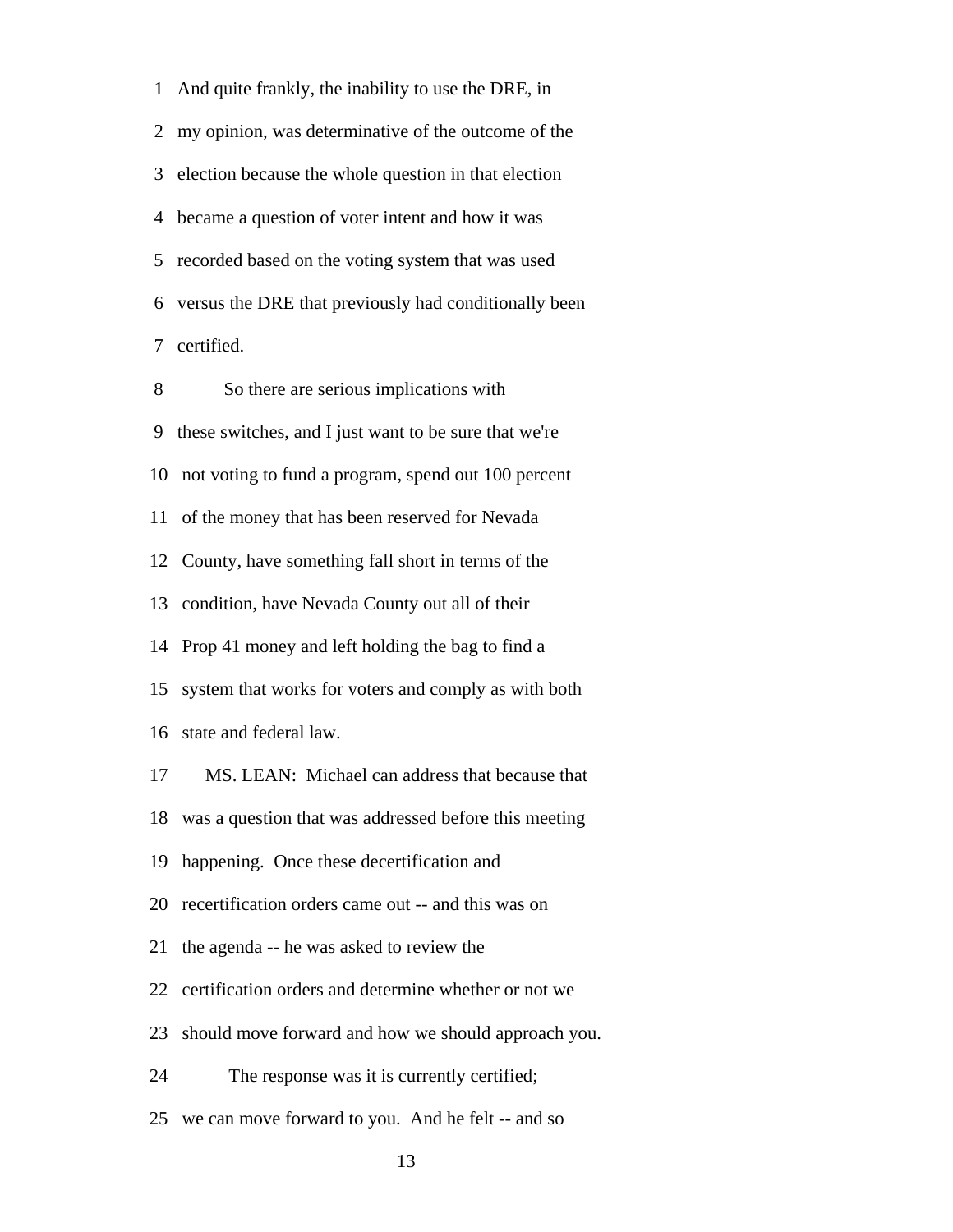1 did our chief counsel -- comfortable with -- as it's

2 written now, it's still certified. I understand

3 where you are going.

| $\overline{4}$ | MR. PEREZ: Let me ask two other questions.               |
|----------------|----------------------------------------------------------|
| 5              | MR. BUSTAMANTE: It's all about voter                     |
| 6              | confidence. When you talk about -- or at least the       |
| 7              | Secretary made a comment about lack of voting            |
| 8              | confidence. These types of actions and then redo         |
| 9              | actions and re-redo actions are exactly what is          |
|                | 10 exacerbating this, quote, "lack of voter confidence." |
| 11             | MR. PEREZ: So let me ask you a couple of other           |
|                | 12 questions. So Fusion and InFusion -- maybe it was in  |
| 13             | the previous packet which I don't have today, but        |
|                | 14 explain to me what Fusion and InFusion do. And I'm    |
| 15             | trying to figure out where we're at in the               |
|                | 16 certification process for Fusion and InFusion.        |
| 17             | MR. KAUFMAN: In other words, are we approving a          |
| 18             | system that is certified that basically can't operate    |
|                | 19 because we've got software that isn't certified and,  |
|                | 20 therefore, makes the whole thing moot?                |
| 21             | MR. PEREZ: If I want to buy a car and you tell           |
| 22             | me the engine is great but the transmission doesn't      |
| 23             | work, I'm not driving off the lot with it.               |
| 24             | MR. MACIAS: As I understand, the InFusion and            |
| 25             | Fusion is a utility that they use. It's not required     |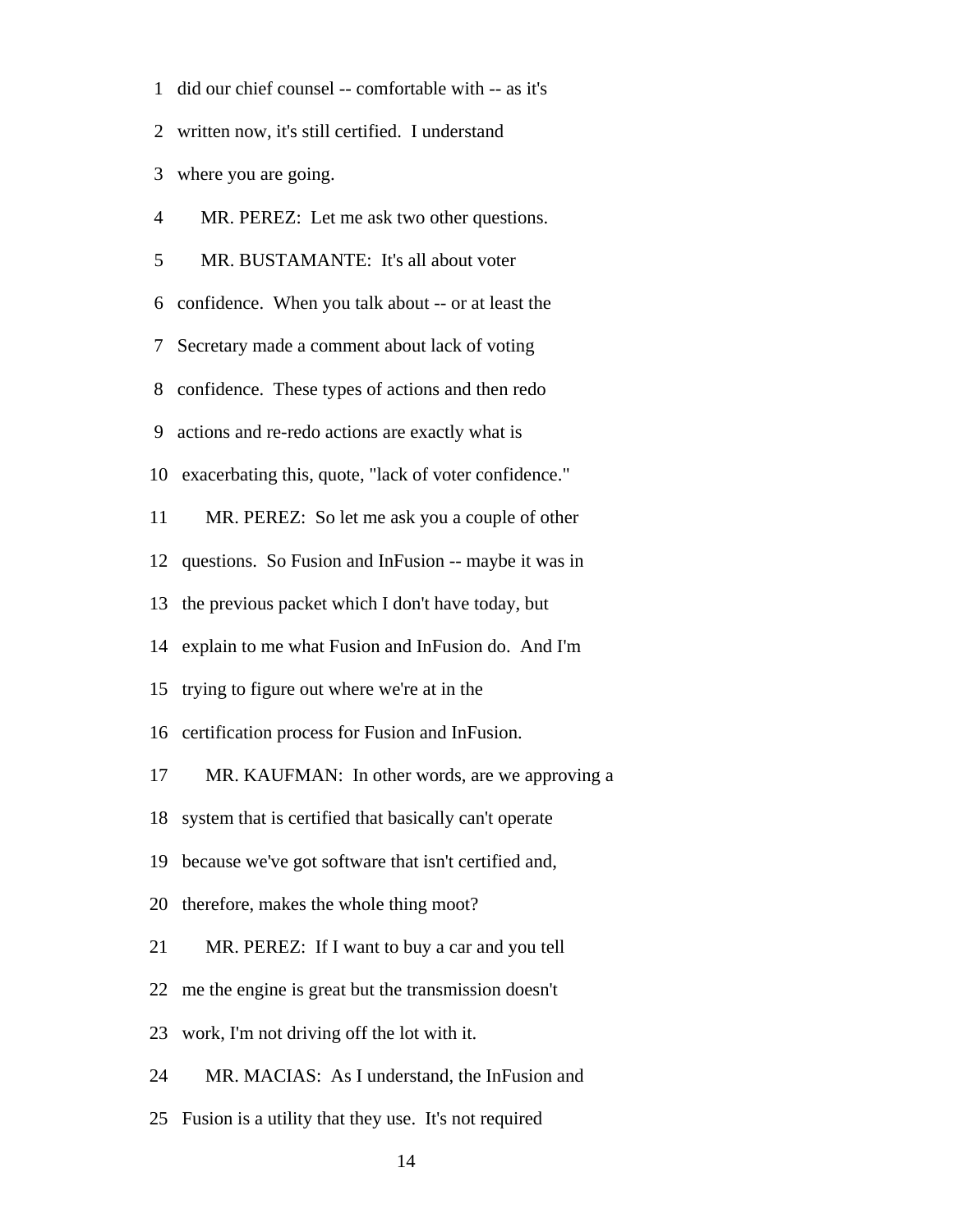1 for the DRE or optimal scan to work. But we do have 2 Nevada County here that can answer more questions. 3 MR. PEREZ: The gentleman from Nevada County, 4 feel free to jump in, if you want. We just want to 5 clear up some of these issues that are really before 6 the Secretary before we -- because they impact you, 7 but they're not caused by you. 8 MR. O'NEILL: I appreciate that. Members of the 9 Board, my name is Bill O'Neill with Shamrock 10 Associates. I am a consultant that was hired by the 11 County to help them select and implement a system. 12 And then with me is Susan German. She's the 13 Assistant Registrar of that County. 14 The questions that you are asking are the 15 exact, same questions that Nevada County attorneys 16 and Hart attorneys are going to be talking about. As 17 we speak, they are on a conference call, trying to 18 determine the best course of action. They're 19 concerned about the same things that you guys are 20 raising. 21 So as far as Fusion and InFusion, they are 22 a utility program that handles the import of election 23 data from the system. The County doesn't need them 24 to move forward with the election. They can enter it 25 by hand. It just automates the process rather than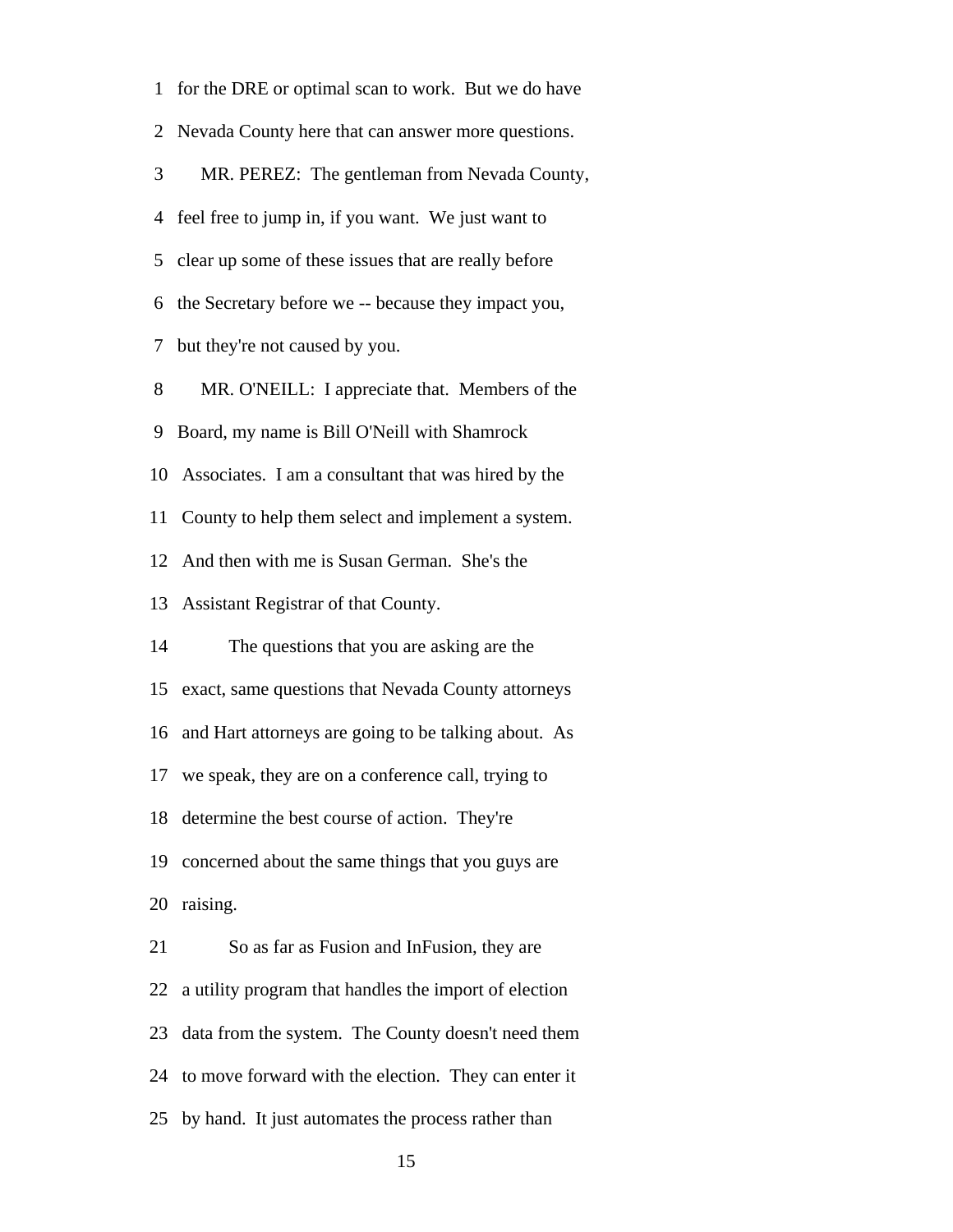1 make a process whereby somebody sits down and enters

2 by hand the information. That information is stored

3 in the store system and can be imported into the

4 system.

 5 MR. KAUFMAN: That applies to both the optical 6 scan and the DRE system?

7 MR. O'NEILL: Yes. That imports it -- and Ryan,

8 correct me if I say anything incorrectly -- but it

9 imports it into the Tally program which handles the

10 jurisdictions and the reporting, et cetera, as well

11 as the ballot layout and design.

12 MR. PEREZ: But is this tally system TAG or

13 SCORE? The tally system?

14 MR. O'NEILL: No. TAG is --

15 MS. LEAN: The tally system is called "Tally."

16 So it is part of the election management system.

17 MR. PEREZ: What is TAG and SCORE then.

18 MS. LEAN: TAG and SCORE are two other utilities

19 that have not been brought forward to the Secretary

20 of State's Office. We did get a minimal amount of

21 specifications of what they are, but it was not

22 enough for us to make a determination.

23 MR. PEREZ: What function do they serve?

24 MS. LEAN: You can jump in on this one better.

25 MR. O'NEILL: TAG is asset-tracking system. So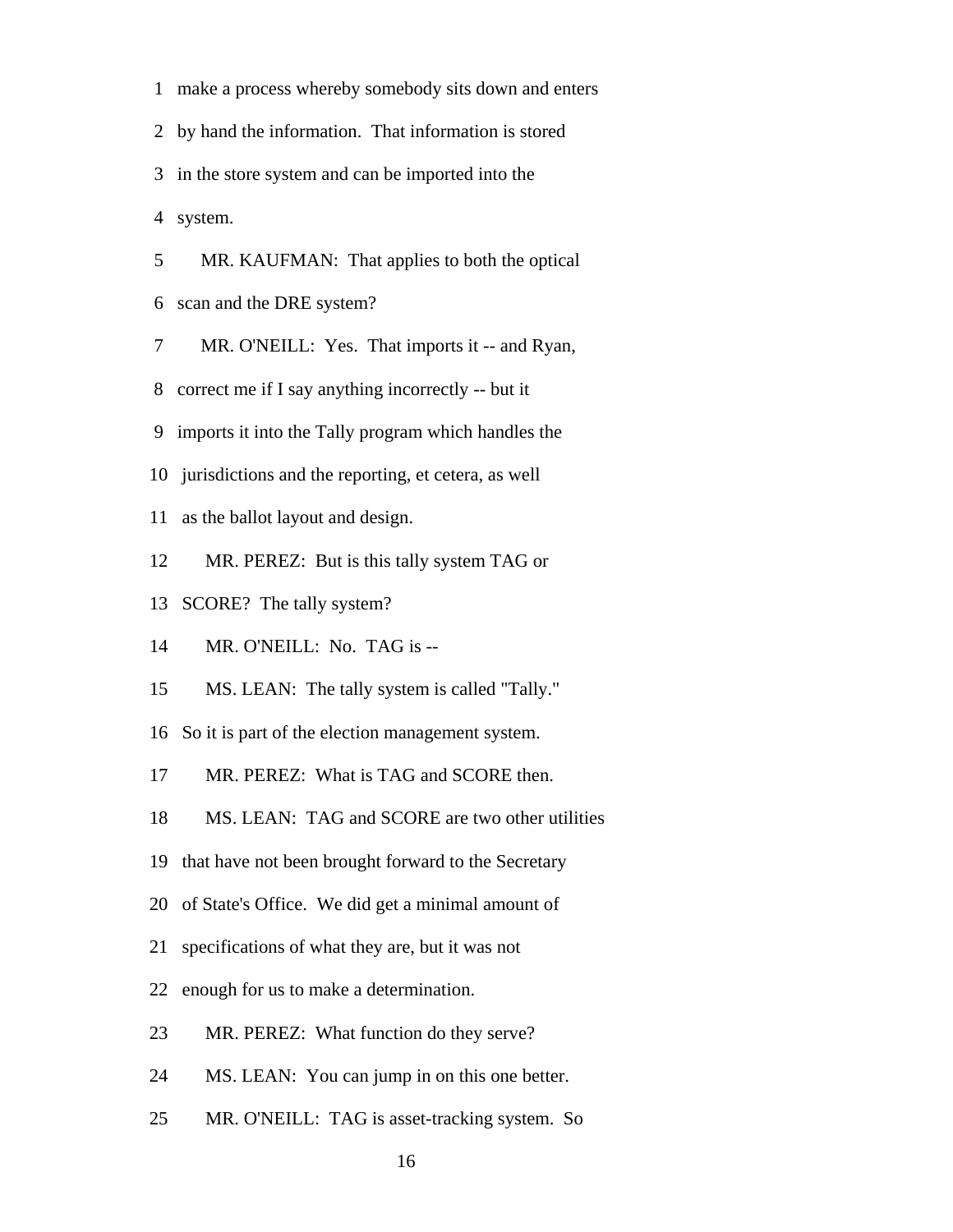1 you enter the serial numbers and the polling place,

2 et cetera, and you check the equipment out, and then

3 you check it back in. It doesn't have anything to do

4 with --

5 MR. PEREZ: And SCORE?

6 MR. O'NEILL: I can't remember exactly which. I

7 keep getting TAG and SCORE confused.

8 MR. BUSTAMANTE: These are all security issues;

9 right? I mean, it sounds like TAG is where things

10 are located, who is voting where. The other one that

11 you talked about was, you know, uploading -- I mean,

12 inputting, downloading of the actual ballot

13 proposition names and all of that.

14 I mean, are all of these things consistent

15 with the Secretary's new approach to security? I

16 mean, this is all of her new ideas about the security

17 measures?

18 MS. LEAN: I can't --

19 MR. PEREZ: Let me -- look, I understand, but

20 here's my problem. As I sat at the Secretary of

21 State's Office a couple weeks ago for a public

22 hearing Top to Bottom Review and as the principal

23 investigator was discussing some of the issues that

24 came up -- some of which required mitigation that he

25 felt were simple, some of which required more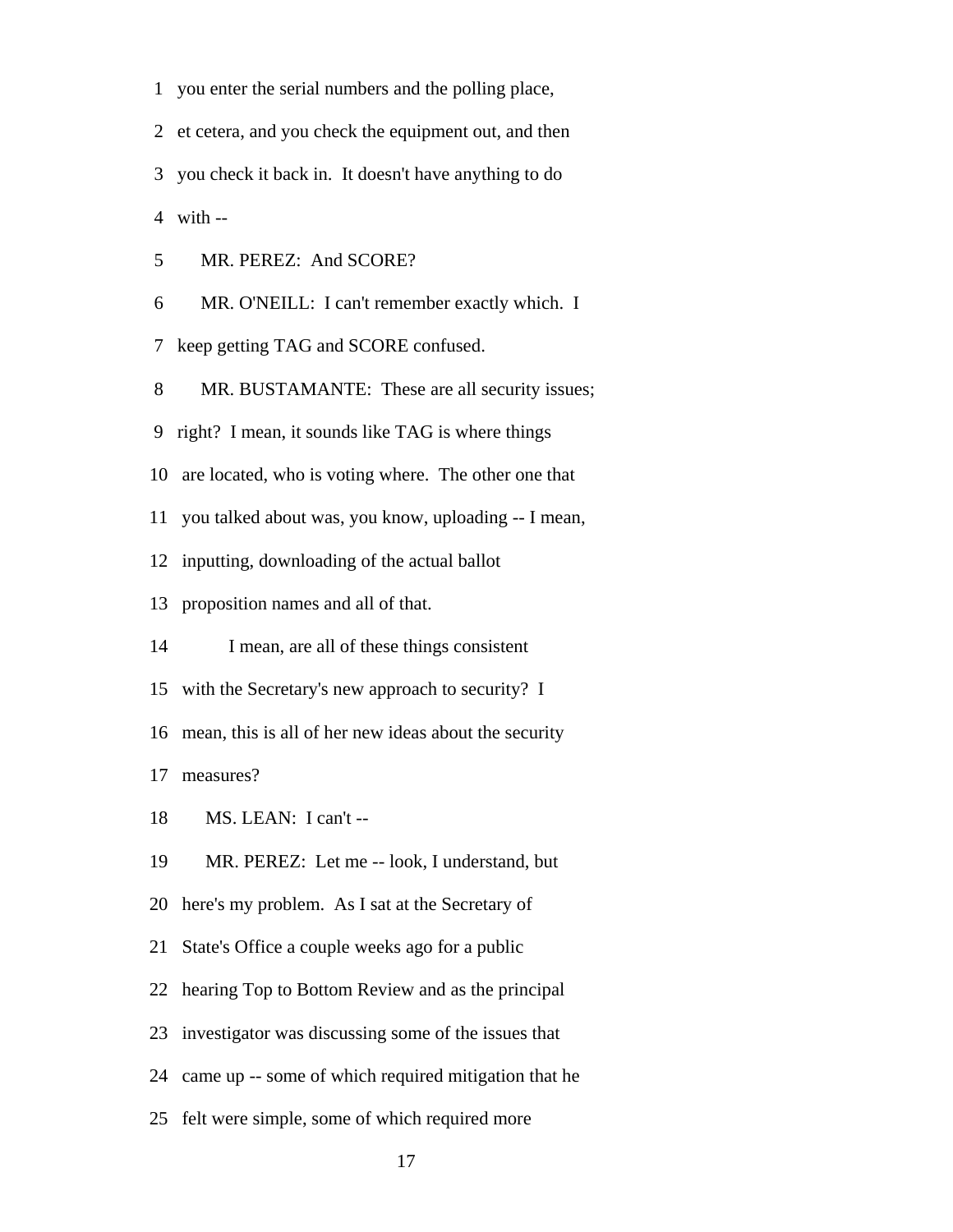1 detailed mitigation -- one of the issues was a 2 question of sleep-over equipment. The question of 3 security on equipment. The question of seals. 4 So if TAG is tracking where equipment is 5 yet it hasn't been certified, I don't know about 6 anybody else, but it doesn't give me the confidence 7 that we're actually addressing some of the issues 8 that even the principal investigators raised. 9 So while I don't want to put Nevada County 10 in a difficult position of financing this system, I 11 also don't want to finance a system only to have you 12 come back and not have a system that works. 13 And maybe if you can speak to the tone of 14 where we're coming from, and the conversation is 15 going to continue from there. 16 MS. GERMAN: Thank you, Chairman Perez and 17 Members. I actually have just been appointed as the 18 assistant; so I haven't gotten to that; and this bill 19 is to keep on this project right now. So although I 20 will be involved in the future -- 21 MR. KAUFMAN: Let me ask this. It sounds to me, 22 though, that what we're talking about are systems 23 that could be add on and could be used to make life 24 easier, but they're not systems that are a necessary 25 part of that system operating. And as I read this,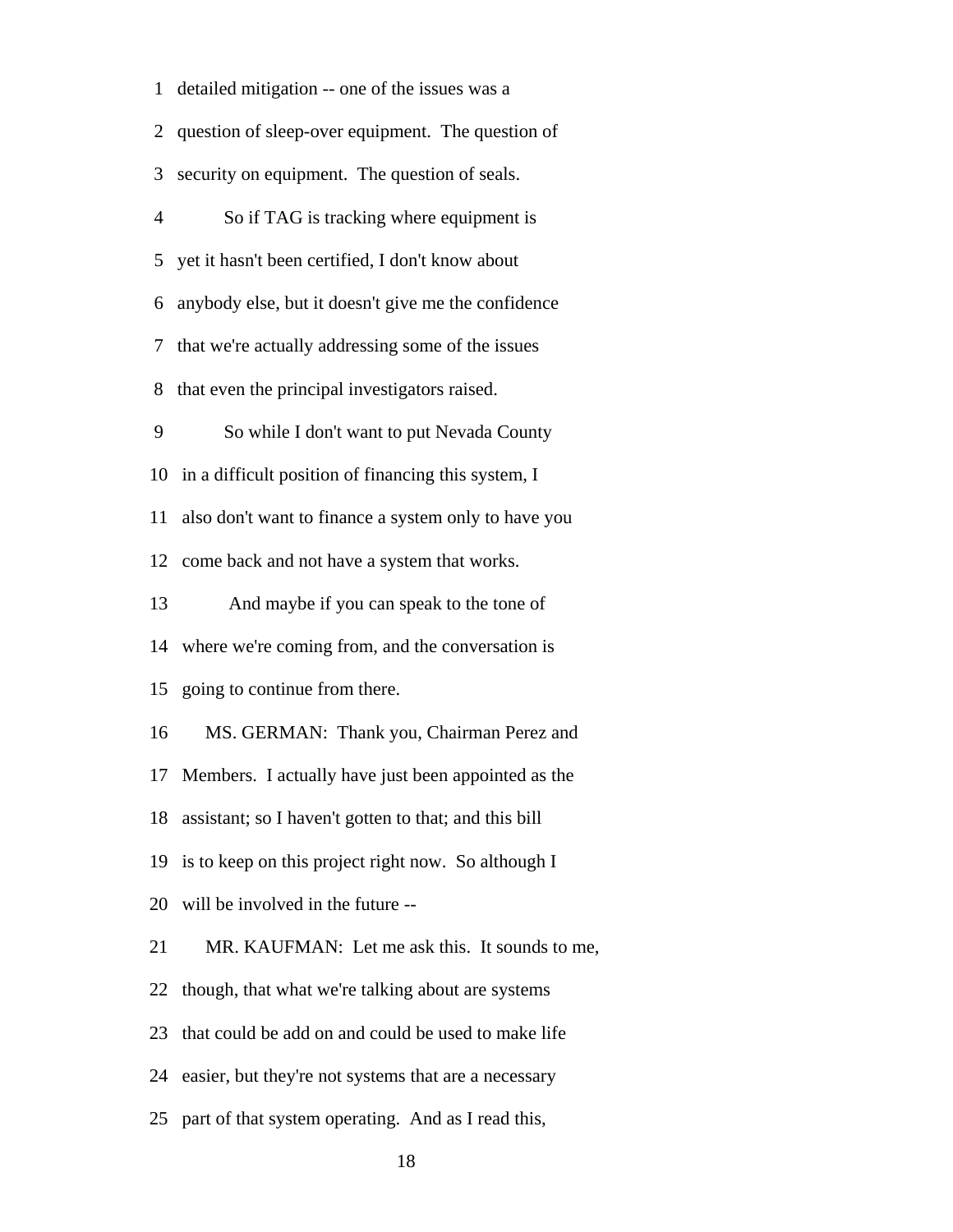1 we're not being asked to fund those particular 2 software systems. So these are ways to potentially 3 improve the system, but they are not necessary 4 functions of the system. I think that's the 5 distinction. And perhaps you can confirm that and 6 address that. 7 MR. O'NEILL: That's exactly right. The TAG

 8 system which tracks where the equipment is -- there's 9 a lot of these systems out there and available that 10 the County has used. There is one called Tiger Eye 11 and one called Asset Shadow. It's a bar code reading 12 system that tracks where the system is and -- 13 MR. PEREZ: But why did the County then choose 14 this system as opposed to one of the systems -- I 15 mean, look, I understand that we have a narrow area 16 of what we can find, but I view systems as being 17 integrated with all of the moving parts -- some of 18 which we fund, some of which we don't, but all of 19 which have an impact on the integrity of the election 20 process and all of which have an impact in voter 21 confidence. 22 So if you were to sit here and tell me TAG 23 isn't certified and, therefore, we are using system

24 "X," which is certified, I'd be okay with that. But

25 I'm a little concerned that I don't see, you know, a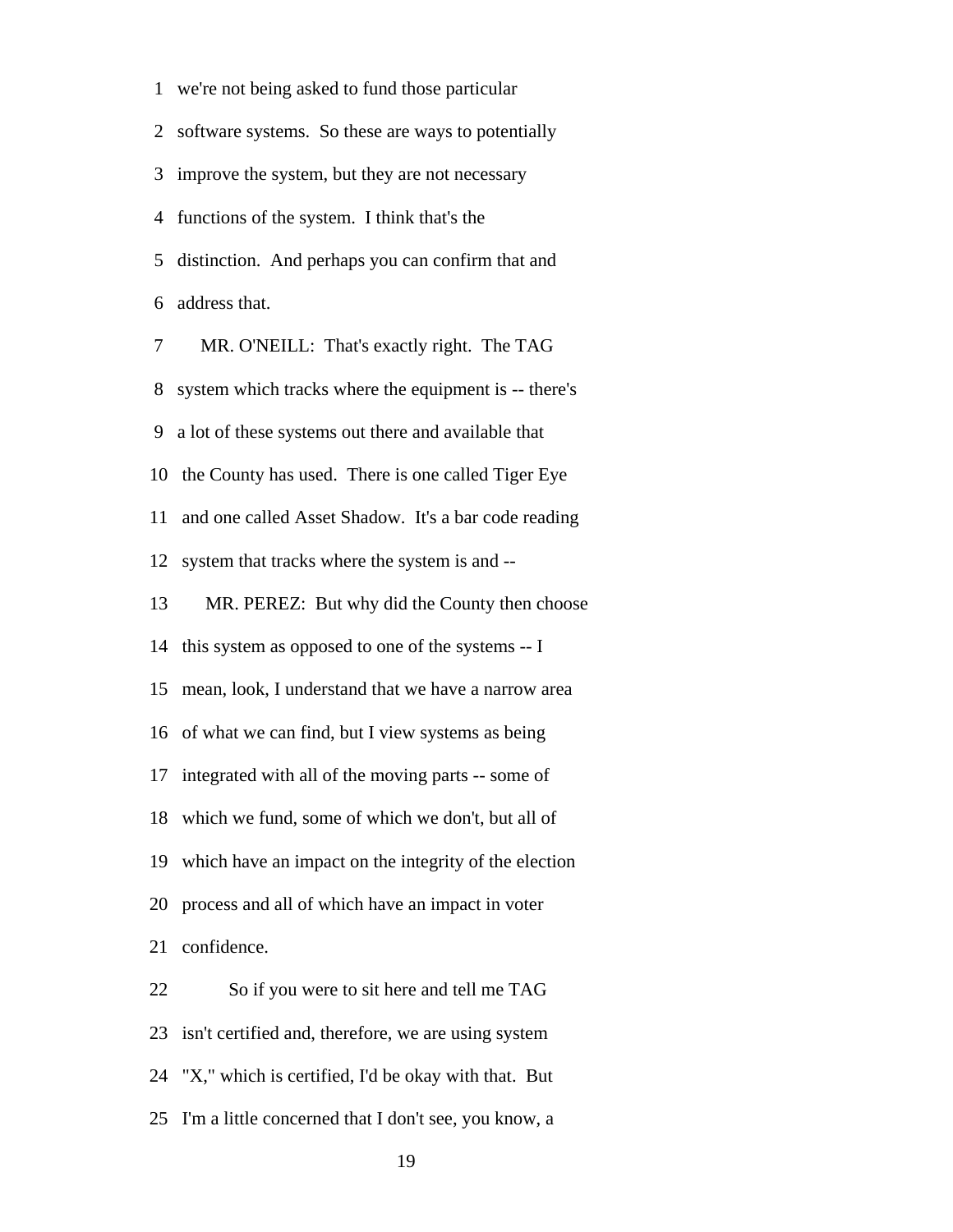| 1              | full system. Especially because I have this           |
|----------------|-------------------------------------------------------|
| 2              | underlying concern about whether the certification is |
| 3              | a real certification or a conditional certification.  |
| $\overline{4}$ | Are you with us, Mr. Kanotz? Michael?                 |
| 5              | MR. KANOTZ: I am, Mr. Chair. Forgive my               |
| 6              | tardiness.                                            |
| 7              | MR. PEREZ: If you can hear me okay, one of our        |
| 8              | first and kind of fundamental questions we're talking |
| 9              | about is the Hart InterCivic products, both their     |
| 10             | eSlate and eScan. And so it's our understanding that  |
| 11             | 6.2.1 was decertified and recertified the same day.   |
| 12             | The purpose for that was to enumerate certain         |
| 13             | conditions prior to it being able to be used in the   |
| 14             | February election.                                    |
| 15             | And so what I, for one -- and I think my              |
|                | 16 colleagues are asking similar questions -- want to |
|                | 17 know is what's the distinction between that        |
| 18             | certification and a conditional certification like    |
| 19             | we've seen previously?                                |
| 20             | MR. KANOTZ: Mr. Chair, I believe that the             |
| 21             | recertification is very similar in most respects to   |
| 22             | the conditional certification that we've seen before. |
| 23             | According to conditions, here are a little -- if what |
| 24             | you are thinking about the conditional certification, |
| 25             | the previous conditional certification of Sequoia,    |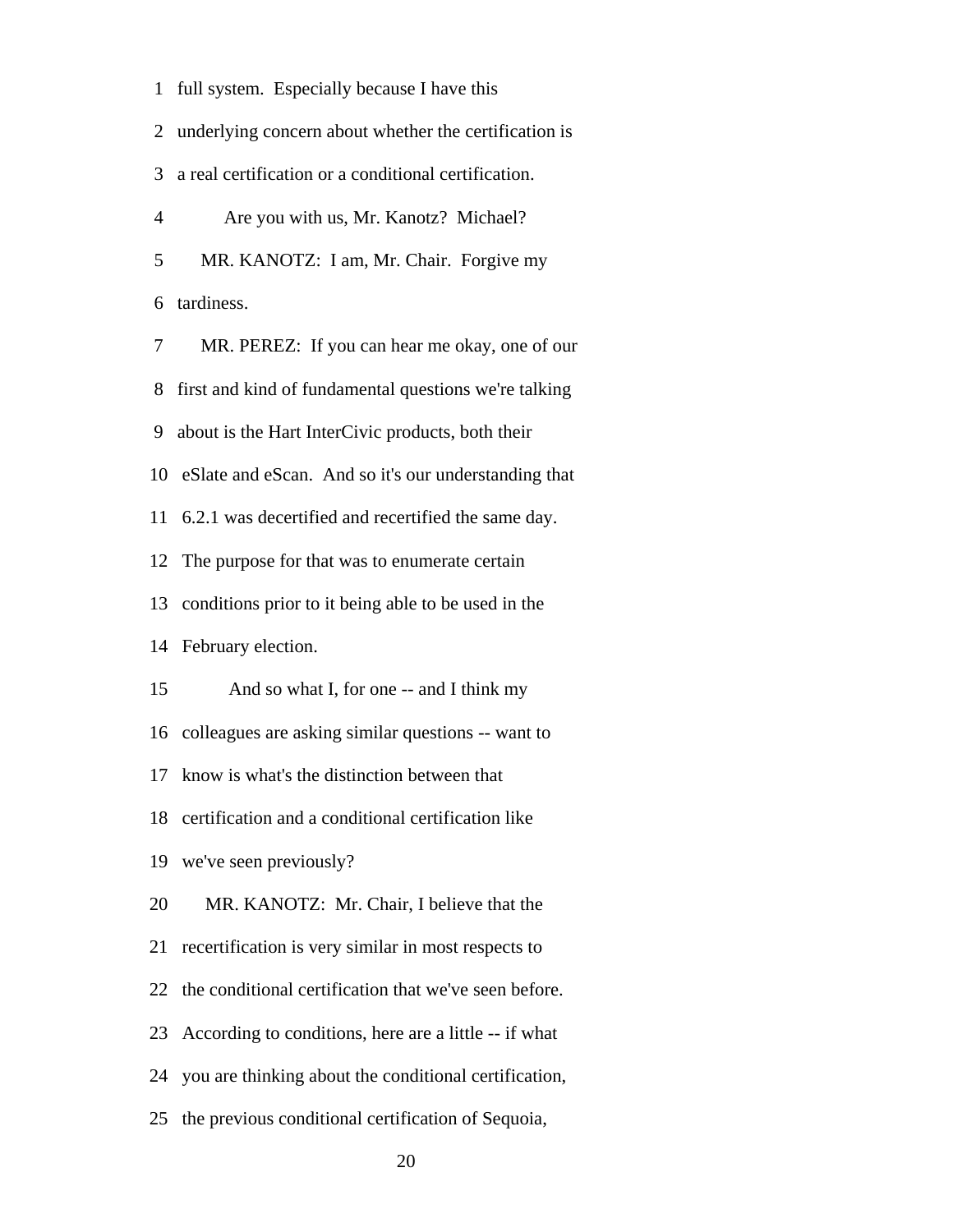1 that the system could not be used in a California

2 primary --

| 3              | MR. PEREZ: I was thinking -- although I do             |
|----------------|--------------------------------------------------------|
| $\overline{4}$ | remember the Sequoia issue, I was thinking of the      |
| 5              | Diebold TSx and that conditional certification which   |
| 6              | then was revoked, and the system was decertified       |
|                | 7 prior to the San Diego Municipal Election two or     |
| 8              | three years ago.                                       |
| 9              | MR. KANOTZ: Okay. I'm not quite familiar with          |
| 10             | that one. That was before my time at the Secretary     |
| 11             | of State's Office. But I do believe, if I know the     |
| 12             | facts of that situation right, that this is a similar  |
| 13             | situation to those, and it is our view -- my view and  |
| 14             | I think the view of the Secretary of State's           |
| 15             | Office -- that this remains a certified voting         |
| 16             | preferred for purposes of the Voter Modernization Act. |
| 17             | MR. KAUFMAN: Semantics between --                      |
| 18             | MR. PEREZ: I understand there could be --              |
| 19             | MR. KAUFMAN: -- certified or certified subject         |
| 20             | to conditions.                                         |
| 21             | MR. PEREZ: Right. And here's the problem. The          |
| 22             | TSx was conditionally certified and satisfied          |
| 23             | Prop 41; and a much younger, more optimistic Board at  |

- 24 that time, you know, decided to approve the funding
- 25 for the TSx in San Diego; and I think we approved the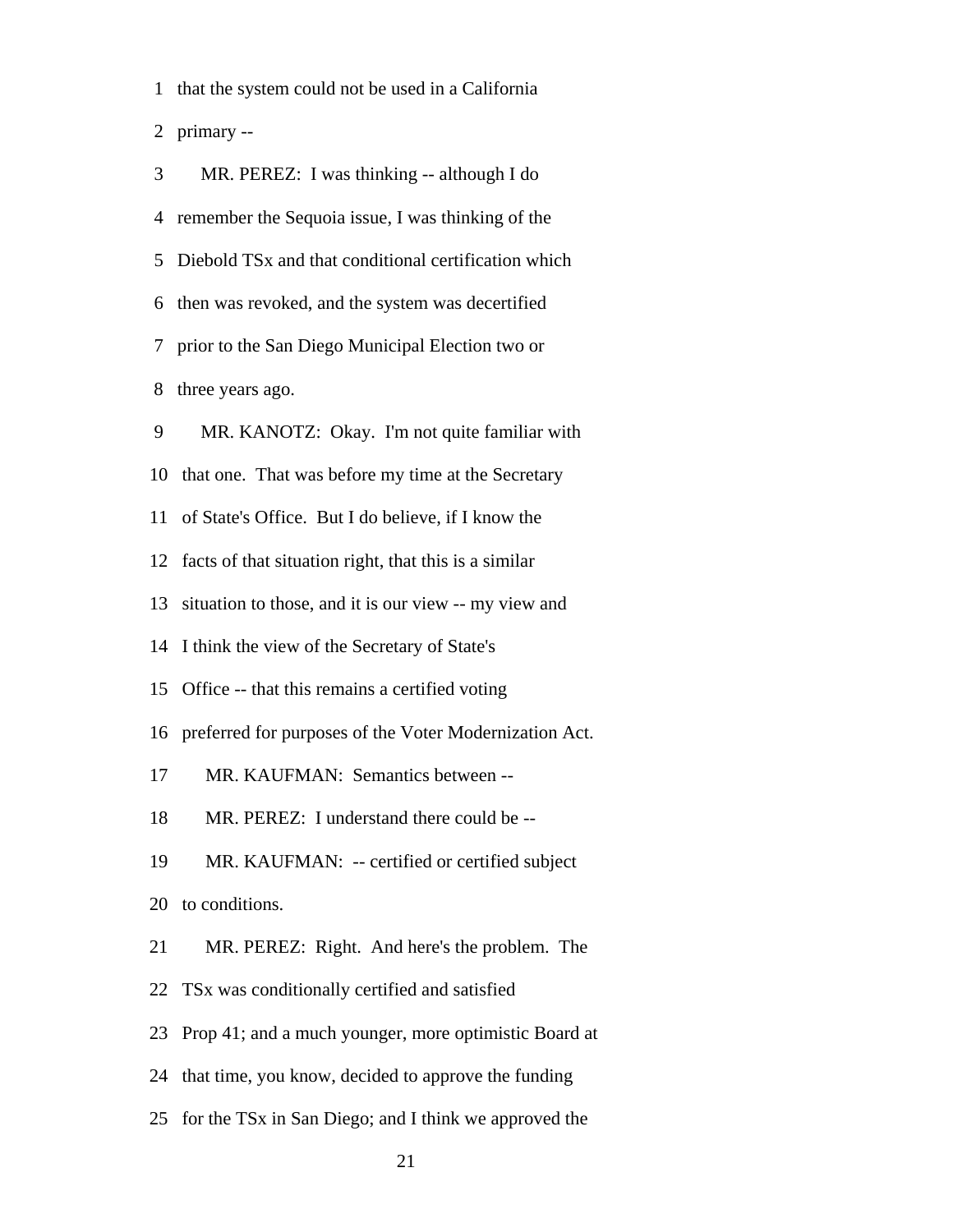- 1 Sequoia system in a couple counties.
- 2 MS. LEAN: With conditions.
- 3 MR. PEREZ: Yes, but they spent their money --
- 4 if not all, a significant portion of their Prop 41
- 5 money -- and then they were left with a system that
- 6 wasn't certified for use in California. They

7 weren't --

- 8 MS. LEAN: That's actually incorrect. Until the
- 9 TSx was recertified, they did not draw any money.
- 10 MR. PEREZ: We approved it, but they didn't draw

11 it down?

- 12 MS. LEAN: That's correct. And then it was
- 13 decertified, and we couldn't pay them out any money
- 14 until it was recertified.
- 15 MR. PEREZ: But that was because of the timing
- 16 of the decertification, not because --
- 17 MS. LEAN: That's correct.
- 18 MR. PEREZ: What I'm trying to avoid is us
- 19 getting into a situation where, you know, the County
- 20 is left in a lurch.
- 21 Convince us, Michael.
- 22 MR. KANOTZ: Well, I think at this point it's
- 23 something that's in the Board's discretion as to
- 24 whether or not to approve the application. Certainly
- 25 I don't have the certification orders in front of me,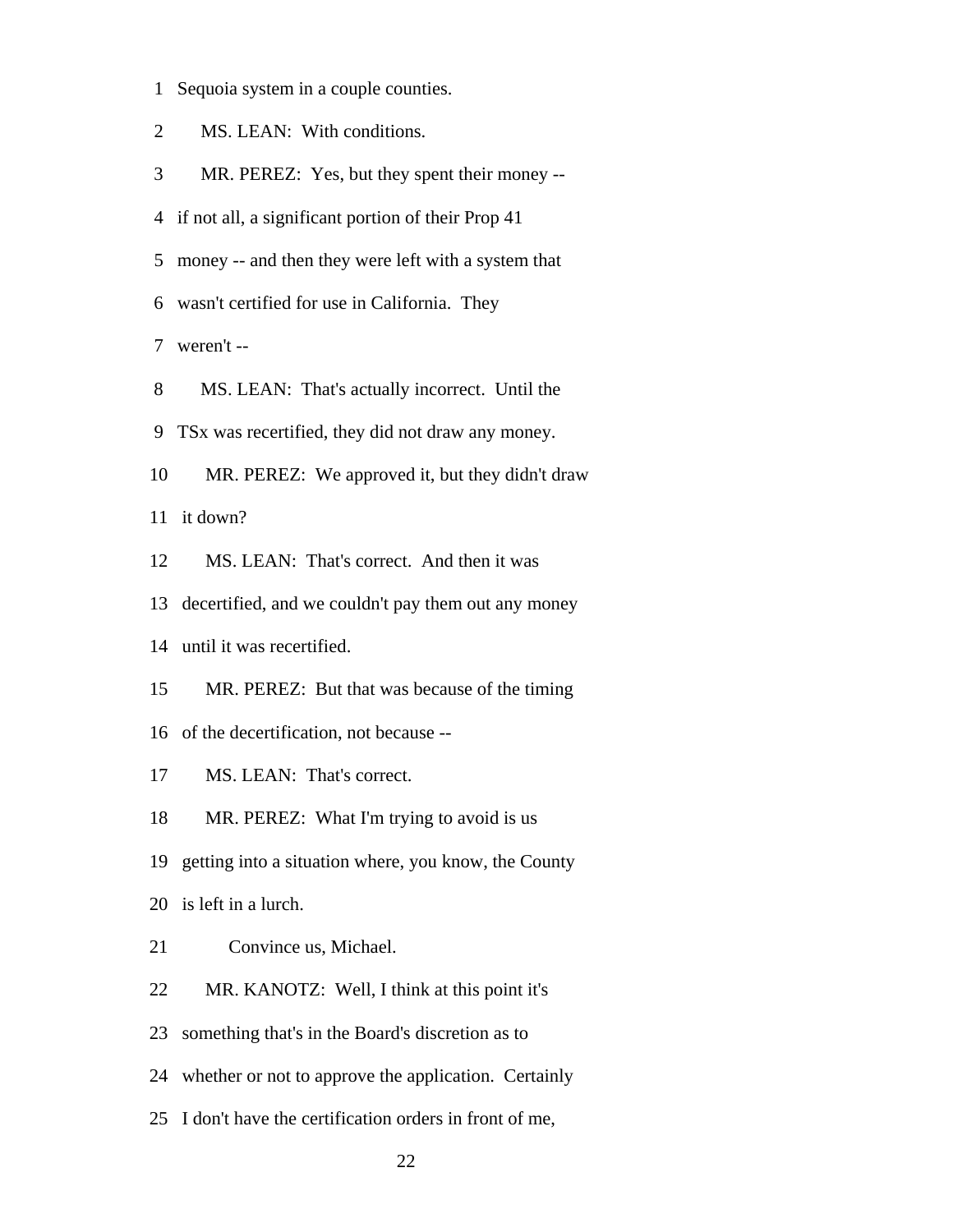1 but I believe that they are milestones up to 60 days. 2 Certainly in 60 days there will be a little more 3 certainty, with regard to the certification, as to 4 whether they will be able to use this. But as it 5 stands, I believe it's a certified system. 6 MR. PEREZ: I'm also drawn to another section of 7 the Bond Act. I don't have it before me, but it 8 basically gives us the weasel clause to not fund 9 something, even if it is consistent with purposes of 10 the act, if we have other concerns. 11 And you can help me find that weasel clause 12 in the Bond Act. I understand this is your first 13 week. I don't want your first week to be a bad week. 14 But quite frankly, I'd rather not give you money 15 today, have you have a system that's more dependable 16 that you can count on, and have you have money then. 17 What are the moving pieces with respect to 18 your contract with Hart InterCivic? And is there a 19 downside if we don't act or don't approve today? Can 20 you still move forward in preparing? It's not that 21 we are opposed to the concept; it's that we want to 22 make sure we don't get in a situation where they 23 don't meet the conditions and you don't have a 24 certified system.

25 MS. LEAN: I have one suggestion.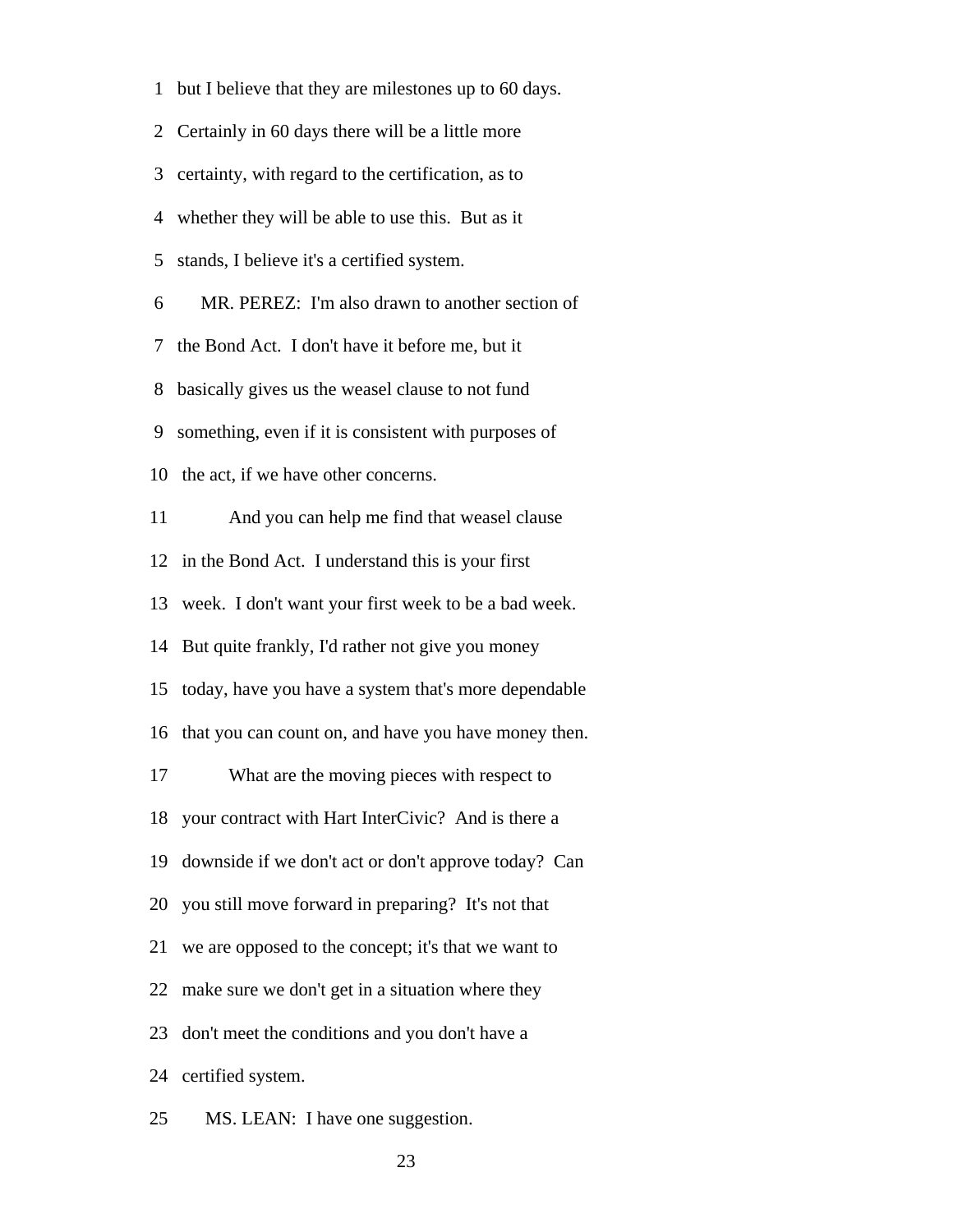1 MR. PEREZ: Sure.

| $\overline{2}$ | MS. LEAN: There are some milestones they have         |
|----------------|-------------------------------------------------------|
| 3              | to meet, and there's a 30-day or 45-day, and the      |
|                | 4 vendor has to meet with the County in order to come |
| 5              | up with all the security plans. What the Board could  |
| 6              | do is hold off on voting on this, and we can re-meet  |
| 7              | on this plan itself once those conditions have been   |
| 8              | approved by the Secretary of State's Office. Would    |
| 9              | that be more in your comfort zone?                    |
| 10             | MR. BUSTAMANTE: Mr. Chair, I was going to             |
| 11             | suggest we continue this for 30 days or 60 days or a  |
| 12             | period of time that makes more sense to you. And I    |
| 13             | apologize. I wish -- well, I'm not going to get into  |
|                | 14 it.                                                |
| 15             | MR. KAUFMAN: But I'd like to hear the answer to       |
|                | 16 the question that the Chair proposed. I mean, is   |
| 17             | there any harm to the County if we do wait 30 days or |
|                | 18 60 days?                                           |
| 19             | MR. O'NEILL: My answer would be "maybe." And          |
| 20             | that's -- the County has the exact, same concerns you |
| 21             | do. We had lengthy discussions with Hart on, What     |
| 22             | does this mean? Is it conditional or nonconditional?  |
| 23             | What happens in February if it's decertified?         |
| 24             | The County is very concerned. One of the              |
| 25             | options is they're meeting this afternoon, as I       |
|                |                                                       |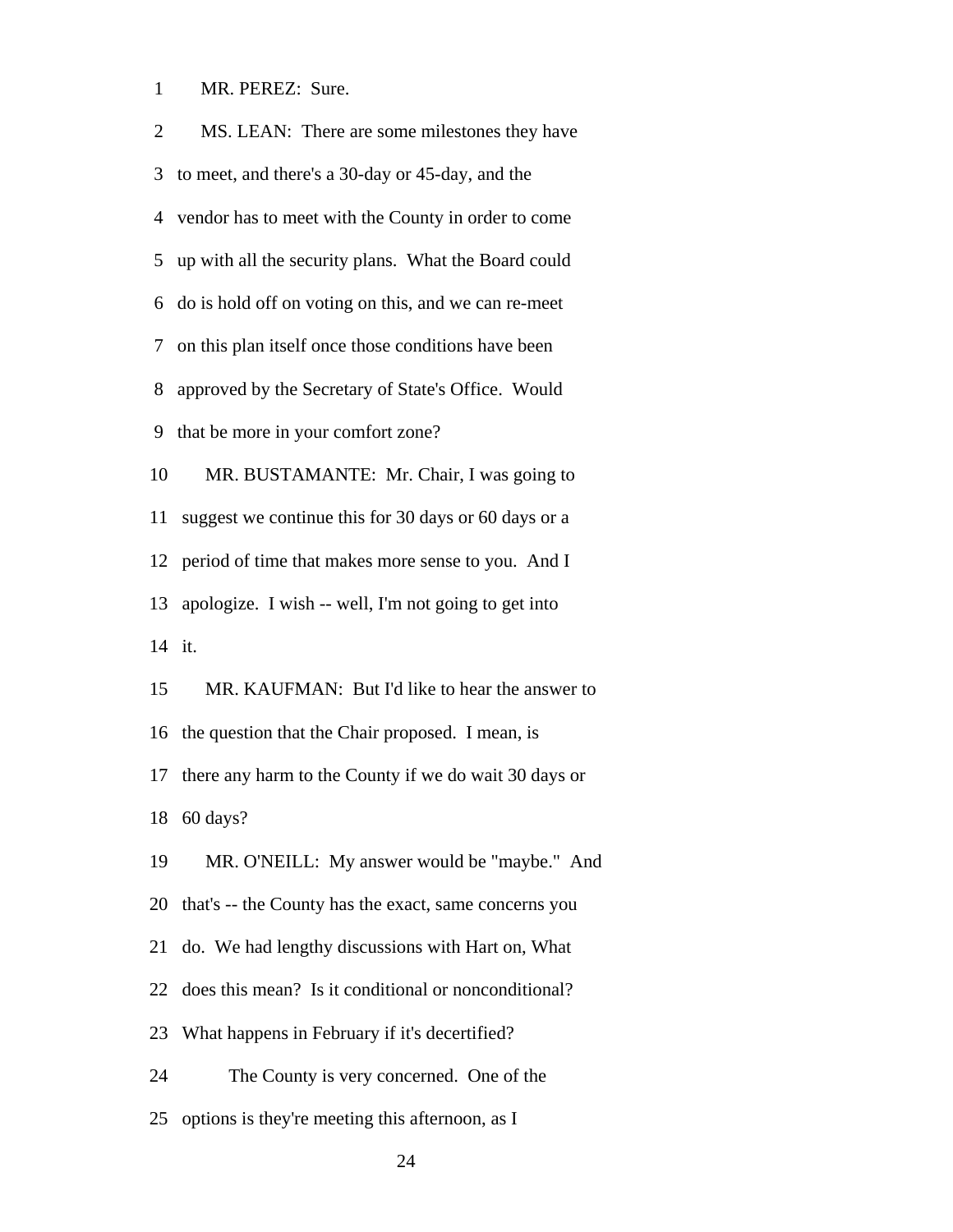1 mentioned, as we speak, for the attorneys to put

2 language into the contract, whether that be an agenda

3 or otherwise, to say if this system isn't

4 decertified, then they can go forward with using it,

5 and the vendor will get paid. If it's decertified,

6 the vendor won't get paid.

 7 Because their concern is the exact, same 8 one you have, is that, what happens if there's a 60 9 days? The 60-day is the farthest deadline, and they 10 have 30 days to respond. That puts us 90 days from 11 August 3rd before the County knows they have a system 12 they can use in February.

 13 They are very concerned in implementing the 14 25-day. They will make everything they can to make 15 that happen. But honestly, the registrar couldn't be 16 here today because of these talks with the attorneys, 17 because they have the exact, same concerns that you 18 guys have. They are very concerned. 19 MR. BUSTAMANTE: But our action or lack of 20 action today doesn't inhibit your time line? 21 MR. O'NEILL: It really doesn't. The only thing 22 the County will do is if the money is in jeopardy, 23 then we also have to back off.

24 MR. PEREZ: Here's the situation. Even if we

25 act today and we approve, you don't get any money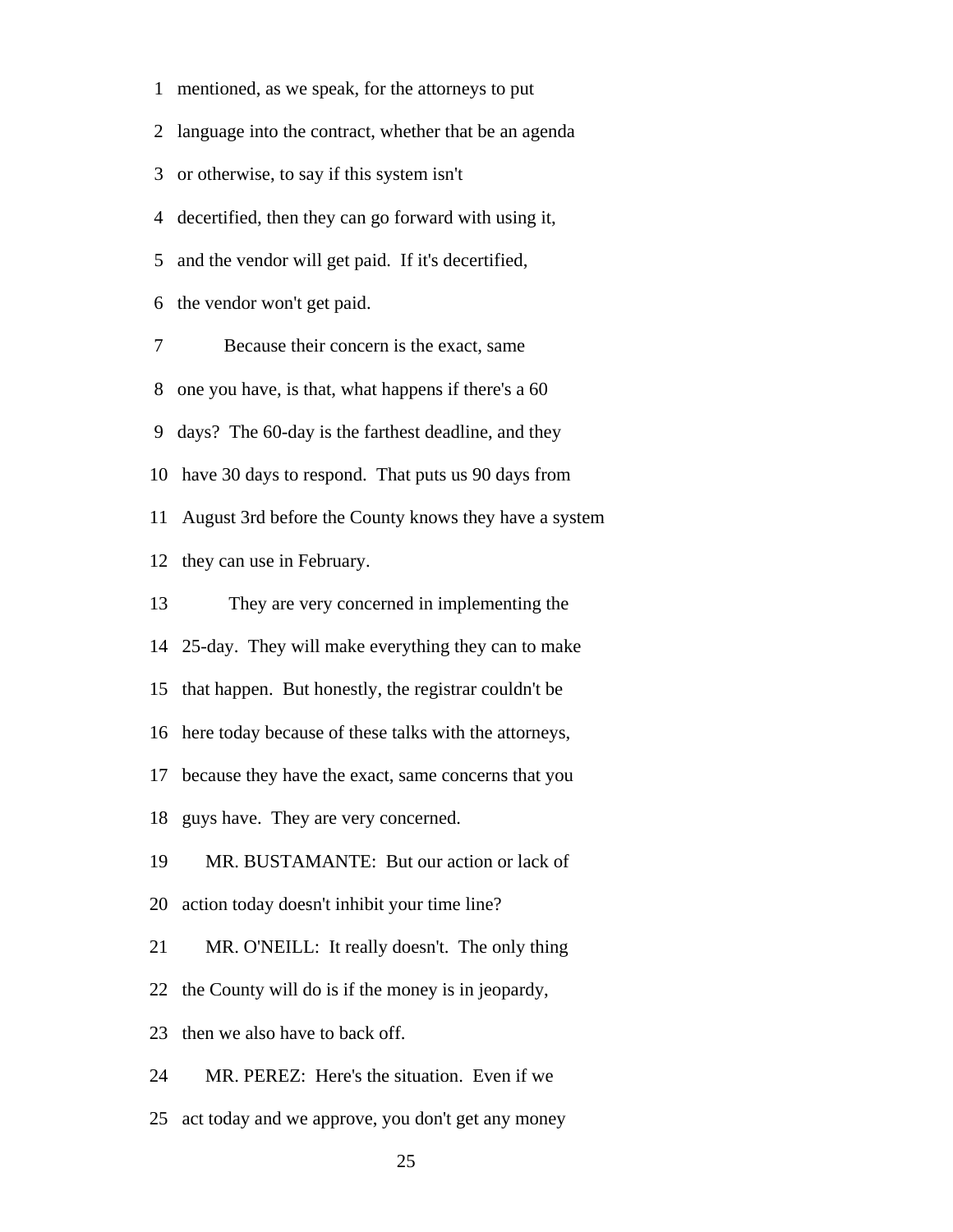1 from us until you've already spent it. What I want 2 to avoid is the situation where you actually spend 3 the money, your system is decertified, and then we 4 can't reimburse you. So then you're really out the 5 money.

6 MR. O'NEILL: The County has that exact, same

7 concern. So if the Board takes the action to not

8 fund today, I don't think the County is going to

9 be -- I don't think that's going to bother them.

 10 MR. BUSTAMANTE: Not postpone. Not actually not 11 fund.

12 MR. PEREZ: I think we are all comfortable with

13 continuing this matter in hope that this stuff gets

14 clarified.

 15 MR. O'NEILL: Because the County doesn't want to 16 spend --

17 MR. PEREZ: It's hard to say, "We're not giving

18 you money, but it's in your best interest," but I

19 think that's really what we're doing.

20 MR. O'NEILL: They have a full understanding of

21 that.

22 MR. BUSTAMANTE: From my part -- and I think we

23 all agree -- we certainly don't want to send a

24 negative message back to anyone about the question of

25 funding because I think we all want to do it. We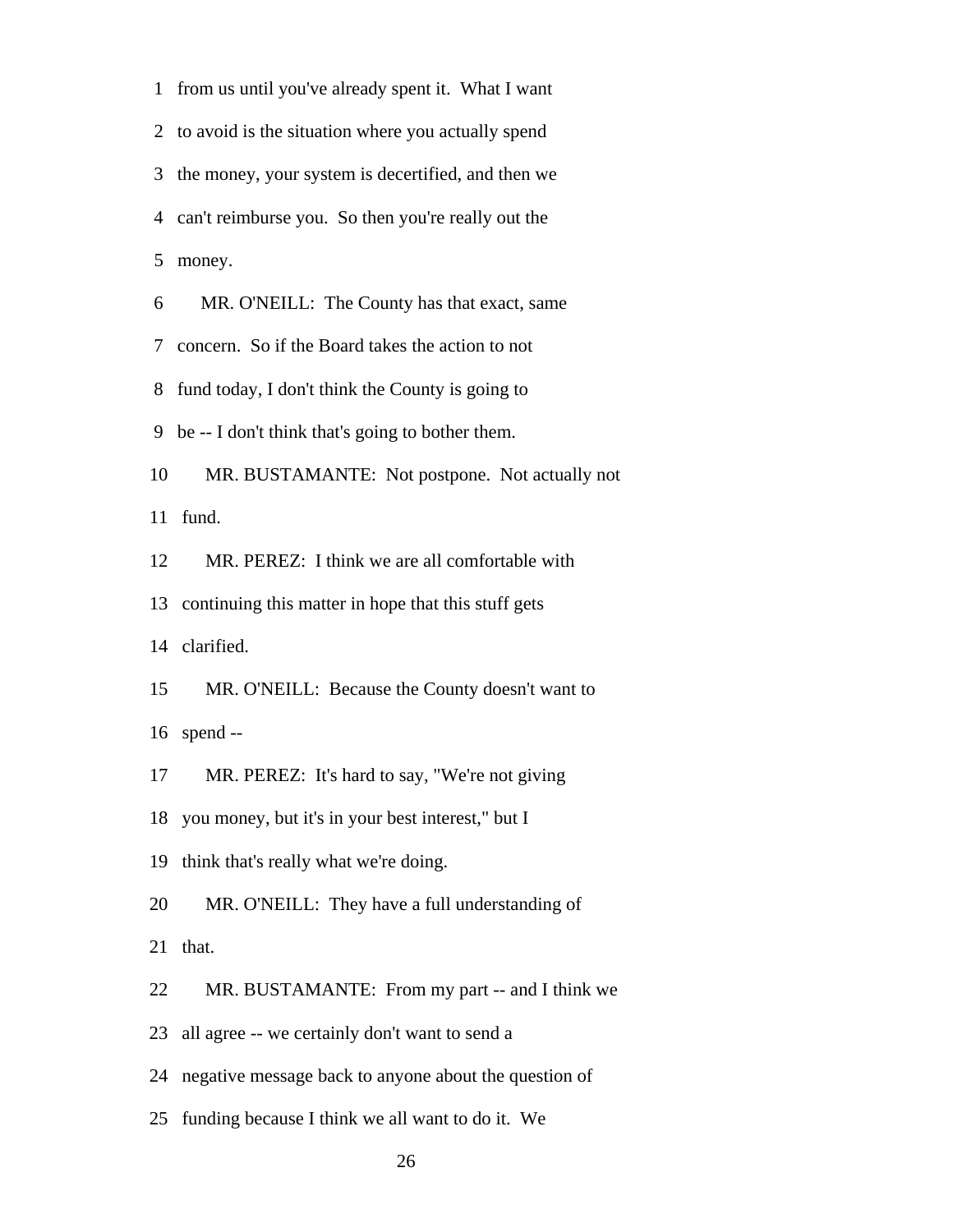1 just want to do it once and do it right.

2 MR. O'NEILL: They don't want to have a \$1.3

3 million voting thing either.

4 MR. PEREZ: Sure.

5 With that, we are going to continue this

6 item.

7 MR. KAUFMAN: Should we give the staff

8 discretion as to the timing consideration whether 30

9 days or 60 days?

10 MR. PEREZ: Look, if the County is able to

11 resolve these issues more quickly than we're normally

12 scheduled to meet, I think we're open to scheduling a

13 meeting specifically to clear this up.

14 MS. LEAN: Okay. Our next scheduled meeting is

15 in October. I think it's October 17. I think by

16 that date this will all be pretty well understood.

17 MR. PEREZ: If you think it'll be cleared up

18 more quickly than that and if there's value to the

19 County of Nevada for us to act more quickly than

20 that, I think, you know, we would make our best

21 efforts to put together a meeting before October 17.

22 MS. LEAN: Okay. Staff will work with Nevada

23 County.

24 MR. PEREZ: If it really doesn't have an impact

25 but you just have a desire for us to meet quicker,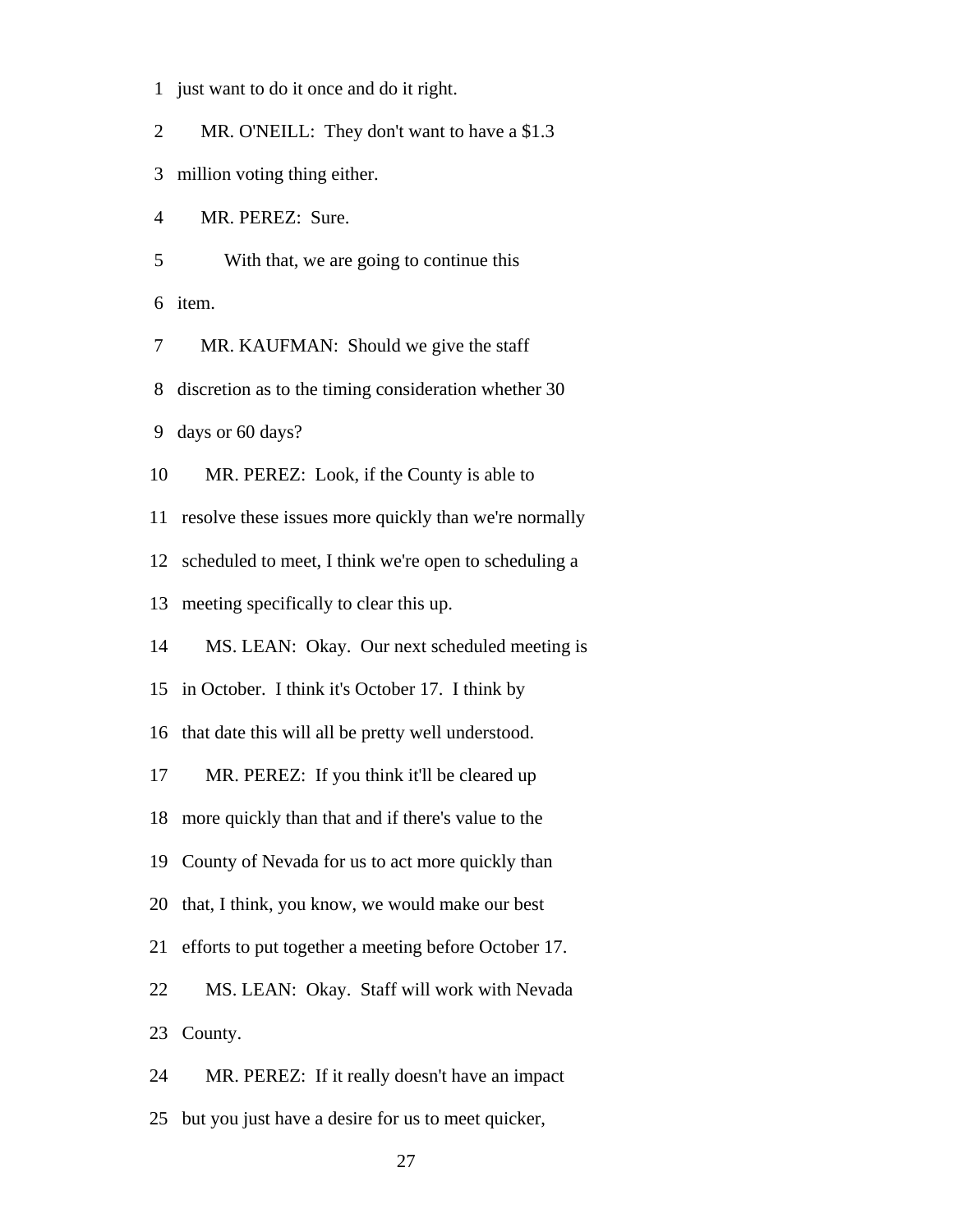1 that's different. But if us meeting more quickly

2 does have an impact, we will make our best efforts to

3 meet more quickly to expedite this for the County.

4 MS. LEAN: So can we formally say we are going

5 to hold this over to the October 17th meeting?

6 MR. BUSTAMANTE: I move we move this to our next

7 meeting.

8 MR. PEREZ: Yes, to our next meeting. By saying

9 "next meeting," we create that flexibility to do it

10 sooner.

11 MR. KAUFMAN: Okay.

12 MR. PEREZ: There's been a motion and a second.

13 Mr. Bustamante moves. Mr. Kaufman seconds. To put

14 this item over to our next meeting, all in favor?

- 15 MR. BUSTAMANTE: Aye.
- 16 MR. KAUFMAN: Aye.
- 17 MR. PEREZ: All ayes, no nays.
- 18 The next item is "Appointment of New
- 19 Executive Officer."
- 20 MS. LEAN: That should be a little easier, I hope.
- 21 MR. PEREZ: We all want to vote for this one because in
- 22 the interim I'm the executive officer, too.
- 23 MR. BUSTAMANTE: So you have to abstain. I'm
- 24 voting no and -- no.
- 25 MS. LEAN: At the first meeting of the Voting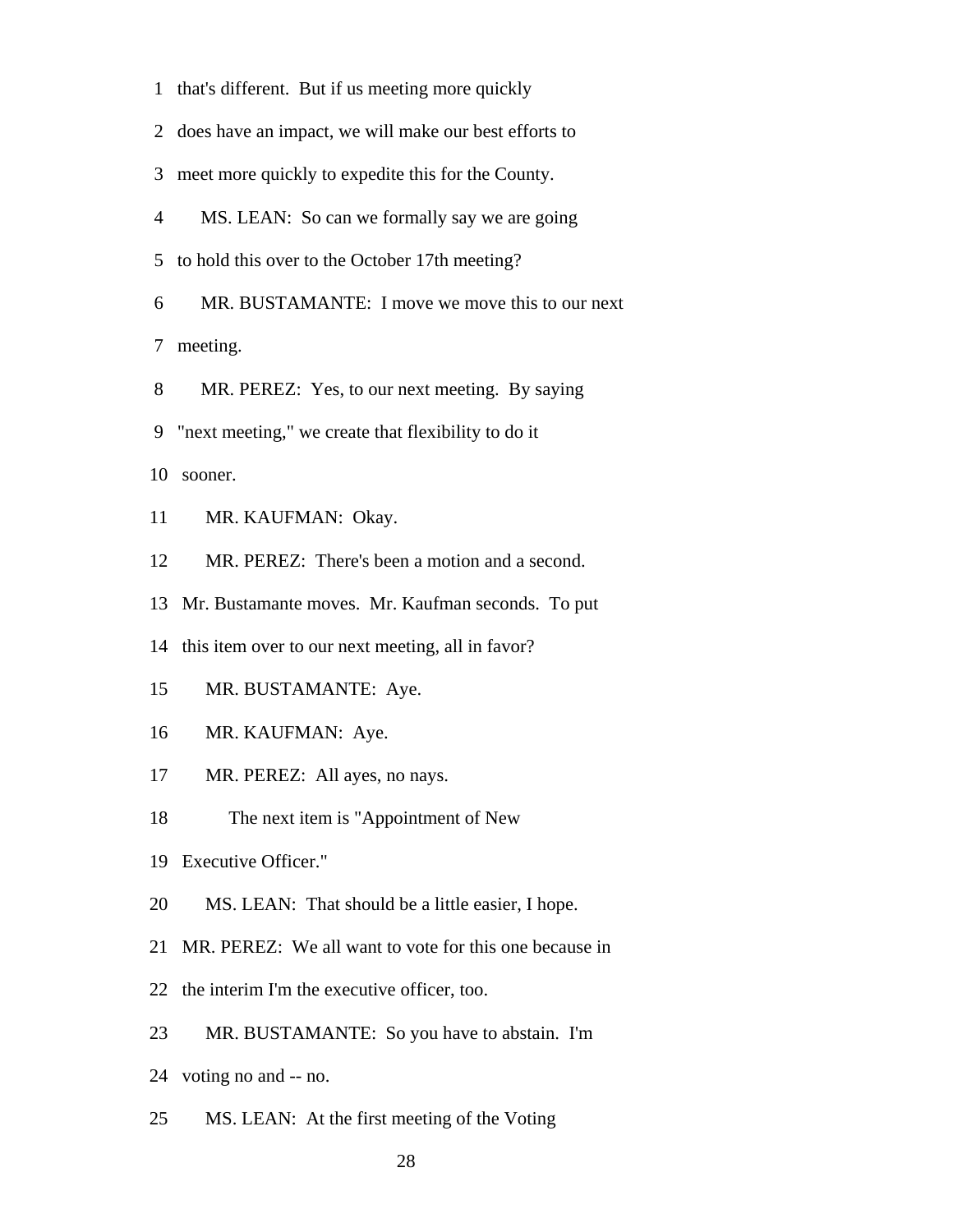1 Modernization Board way back in June of 2002, the 2 Board approved its operating structure, policies and 3 procedures, and a Memorandum of Understanding with 4 the Secretary of State's Office. We entered into it 5 with the Board for administrative support services. 6 The MOU provided for the Secretary of State to 7 designate a staff member to serve as the executive 8 officer to the Board to assist the VMB in carrying 9 out its duties. 10 At the December 17, 2002, meeting of the 11 VMB, the Board appointed former Chief of Elections 12 John Mott-Smith as the executive officer to the 13 Board. As the executive officer to the Board, 14 Mr. Smith acted as -- Mr. Mott-Smith -- sorry -- 15 acted as the SOS policy advisor to the Board and was 16 responsible for executing any and all documentation, 17 on behalf of the Board, necessary to accomplish the 18 loan application process, bond programs, and the 19 process of payment requests from the counties. 20 On July 5, 2007, Mr. John Mott-Smith 21 retired from the Secretary of State's Election 22 Division, and his retirement necessitates the 23 appointment of a new executive officer to fulfill all 24 the duties. 25 This is staff recommendation that we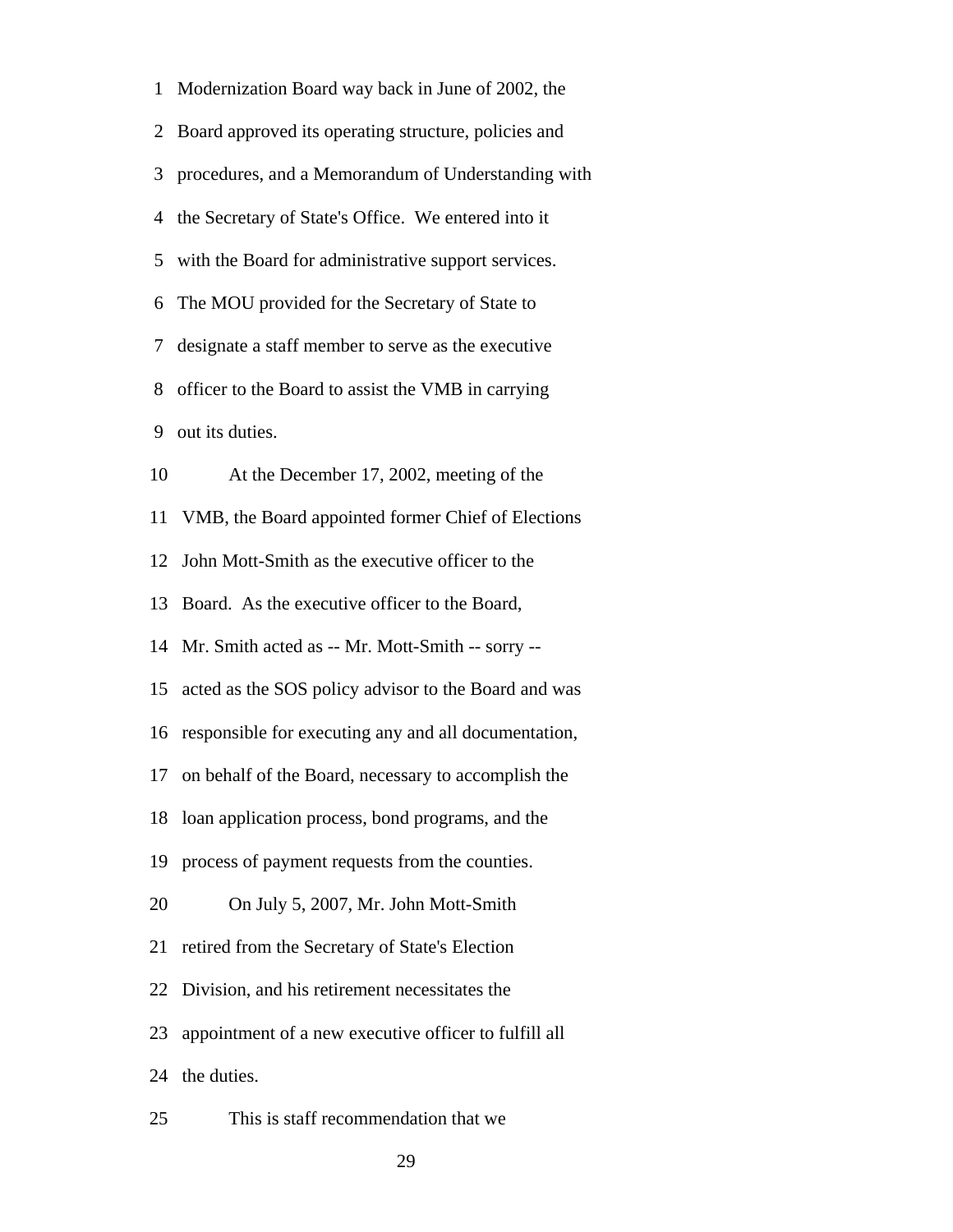- 1 appoint the new Chief of Elections Cathy Mitchell as
- 2 the new Voting Modernization Board Executive Officer.
- 3 Do you have any questions?
- 4 MR. KAUFMAN: I would move to accept the staff
- 5 recommendation.
- 6 MR. BUSTAMANTE: Second.
- 7 MR. PEREZ: Mr. Kaufman moves. Mr. Bustamante
- 8 seconds. All in favor?
- 9 MR. KAUFMAN: Aye.
- 10 MR. BUSTAMANTE: Aye.
- 11 MR. PEREZ: No one opposed. Very good. The

12 action carries.

- 13 No other business before us, we are
- 14 adjourned.
- 15 (End Time: 12:49 P.M.) 16 \* \* \* 17 18 19 20 21 22 23 24 25